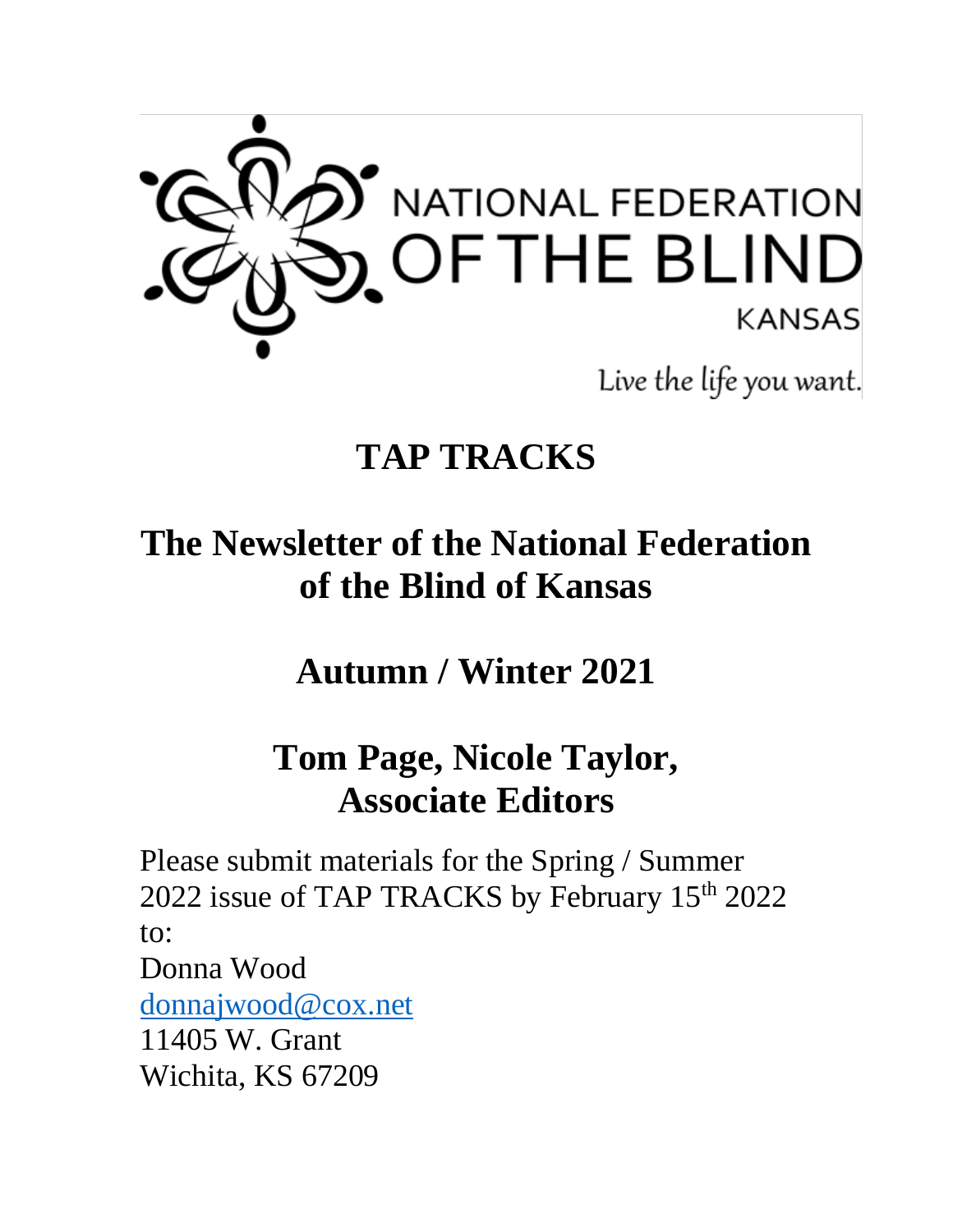From the President

By Tom Page

Greetings Kansas federationists and friends! I am excited to share that we will be meeting in person in Overland Park Kansas for our 2021 state convention! We have all endured this time of pandemic and it seems that most of us are ready to be together and enthusiastic to participate in our normal time of communion, collaboration, and celebration.

A person who is not involved with our movement might ask: "What could you possibly have to celebrate?" In the past I would chalk up such a question to the fundamental misunderstanding of blindness that is so pervasive in our society. The pandemic has certainly presented new challenges that would produce questions of this nature.

Blind Kansans have faced the same fears, anxieties and struggles that people around the world have grappled with since the beginning of the pandemic. In some respects we can be thankful that as Americans we have had access to the best information and solutions to the problems the pandemic has posed. We are also lucky to have the ability to organize in the National Federation of the Blind. This uniquely American institution has allowed us to strategize, complain, mourn, and encourage each other during this stressful time.

Where the pandemic has revealed problems in systems the NFB has helped us come up with solutions. We are actively engaged at local, state, and regional levels in efforts to mitigate problems that have been revealed or made worse by the pandemic. These relate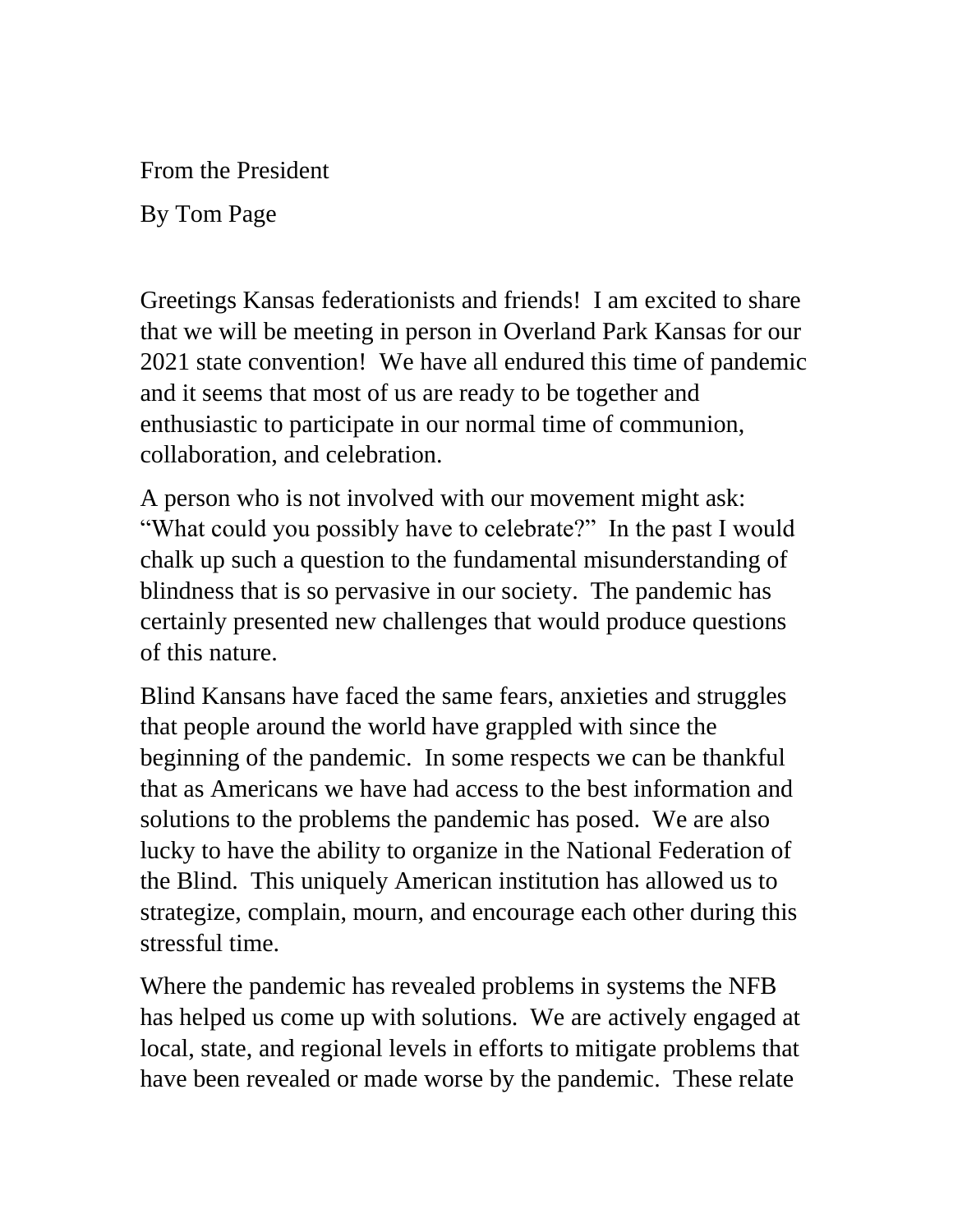to voting, medical access, and transportation issues. To learn more about these activities please consider attending our 2021 convention either in person or via the zoom meeting platform. To do so please complete the registration form at the end of this mailing and return it ASAP!

I look forward to being with all of you in Overland Park this November!

Invitation to the 2021 State Convention

By Donna Wood

The National Federation of the Blind of Kansas would like to invite you to join us for our 52nd annual State Convention. We will be gathering together in person and virtually November 12, 13 and 14, 2021. In person will be held at The Holiday Inn and Suites Overland Park West 8787 Reeder Rd, Overland Park, KS 66214. For reservations call (913) 888-8440. Room rates are \$109 per night. This does include breakfast. If you plan to join us virtually, please note this on your registration form. You will then be provided a Zoom link by e-mail. The hotel is following strict covid guidelines, rooms are cleaned thoroughly, meeting spaces are arranged so that social distancing can be allowed and a mask mandate may be in place.

Convention begins on Friday, November 12th at noon. Registration will be from noon to 1:00 PM, at 1:00 PM begins the Technology seminar, 5:00 PM registration and Hospitality, 7:00 PM Resolutions and immediately following will be Nominating Committee. Saturday, November 13th General Session will begin at 9:00 AM. At Noon we will break for lunch which will be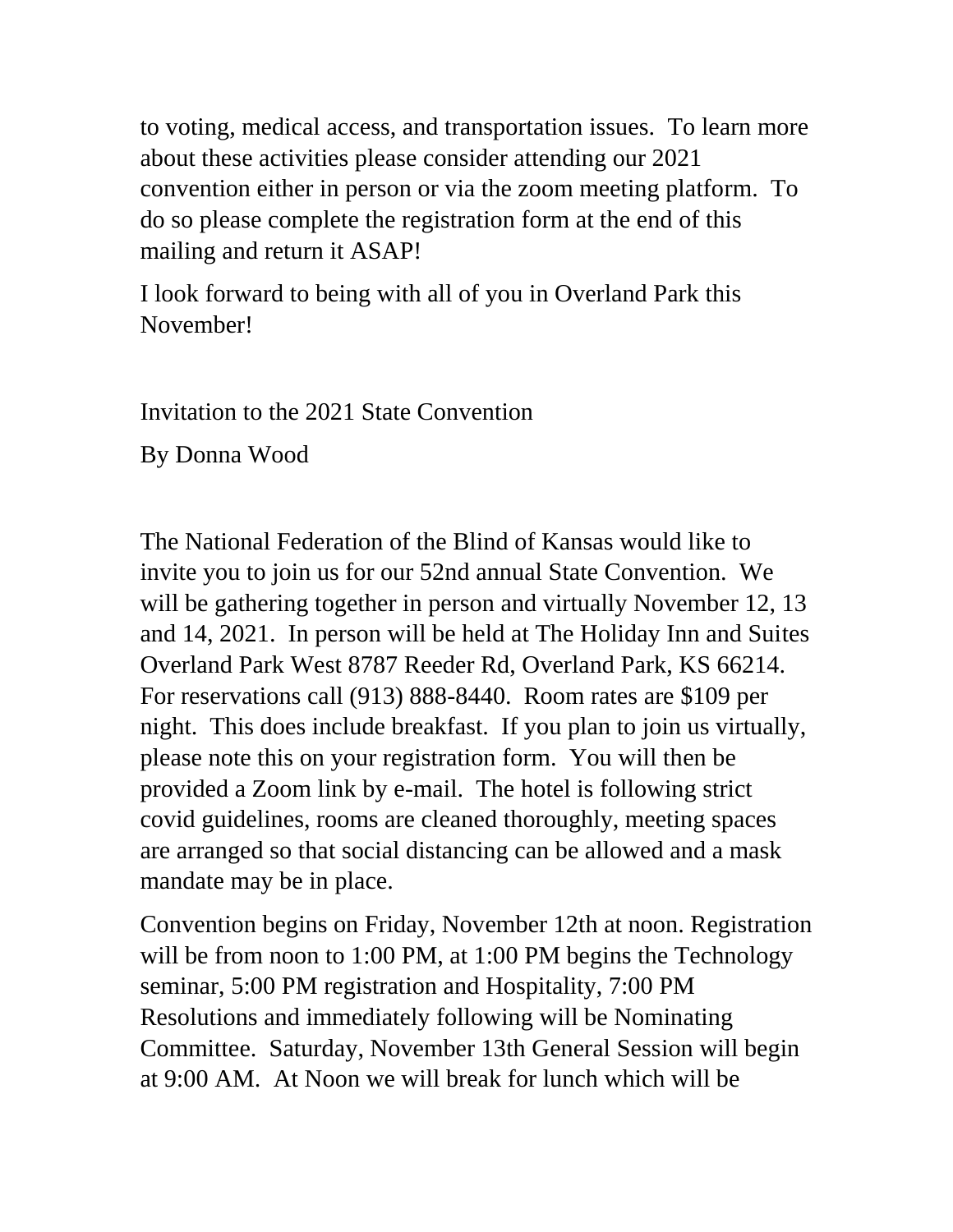sponsored by Nanopac. The Seniors Division will break out at Noon for their business meeting. At 1:15 PM we will reassemble for the afternoon General Session, adjourning at 5:00 PM. Happy Hour will begin at 6:00 PM followed at 7:00 PM by the Banquet, immediately following we will be entertained by the music of Easy Pieces. Sunday, November 14th begins at 7:00 AM with the In Communities of Faith breakfast. Then at 9:00 AM we will convene for the NFBKS business meeting. The convention will adjourn around Noon.

This year's National Rep. will be Kevan Worley. As some of you may remember Kevan was our National Rep. in Emporia in 2008. We look forward to welcoming him back to Kansas. There is an article included in this newsletter written by Kevan Worley, that appeared in the Braille Monitor in 2004. It is not a comprehensive look at Kevan's life, but I think it will give you some insight into him.

This has been a tough couple of years for the NFBKS. We have had very few in person chapter meetings and the decision was made by the board to have an all-virtual state convention last year, because of Covid. We are in hopes that this year we are able to come together in person. Since we do not know what the future will bring it is possible, if the Covid numbers continue to rise we may again have to go to an all-virtual convention. If this happens you will be notified as soon as possible in the following ways; an announcement will go out on home-on-the-range, the website, Facebook and chapter and division meetings. We will hope for the best. Everyone stay well, stay safe and go out and "LIVE THE LIFE YOU WANT".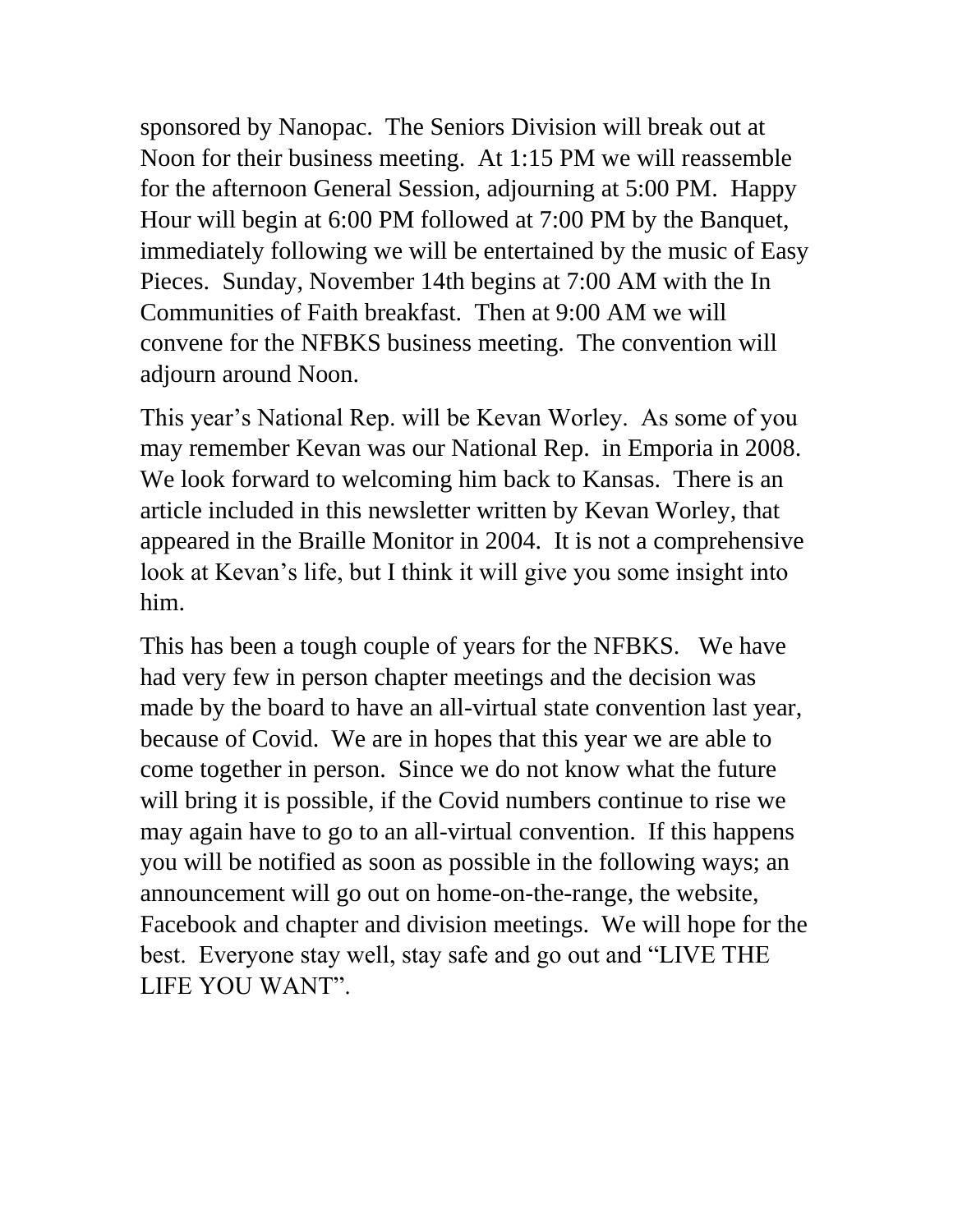The Ties That Bind

by Kevan Worley

Kevan Worley lives in Aurora, Colorado. He is president of the National Association of Blind Merchants. In his story, "The Ties That Bind," Kevan shares with us a vivid picture of the loving family environment in which he grew up. We come to see, however, that something more than the richness of his family's love was needed. He found that something in the National Federation of the Blind.

Here is Kevan's story:

It's funny the things you remember from your childhood. Sitting in my office comparing long-distance rates, I found myself daydreaming about a family trip we took when I was five or six. We were always on some sort of adventure, vacation, outing, or transfer.

My father, Sergeant Jim Worley, was transferred every year or two, and no matter where we were, he made sure we saw the sights: Arizona to France, Kansas to Germany. This particular trip was to South Bend, Indiana, to visit my father's parents--loving people, who adopted him from an orphanage when he was five. They were members of the same Protestant denomination as my mother's family, and both sets of parents raised their children with a strong sense of family and church. If there were relatives within three hundred miles, there was no way we would miss seeing them.

My mom and dad met at a church camp when they were in their late teens. They married not long after high school graduation. My dad then joined the army and was sent to Bad Kreuznach, Germany, where I was born in 1956. My mother endured sixteen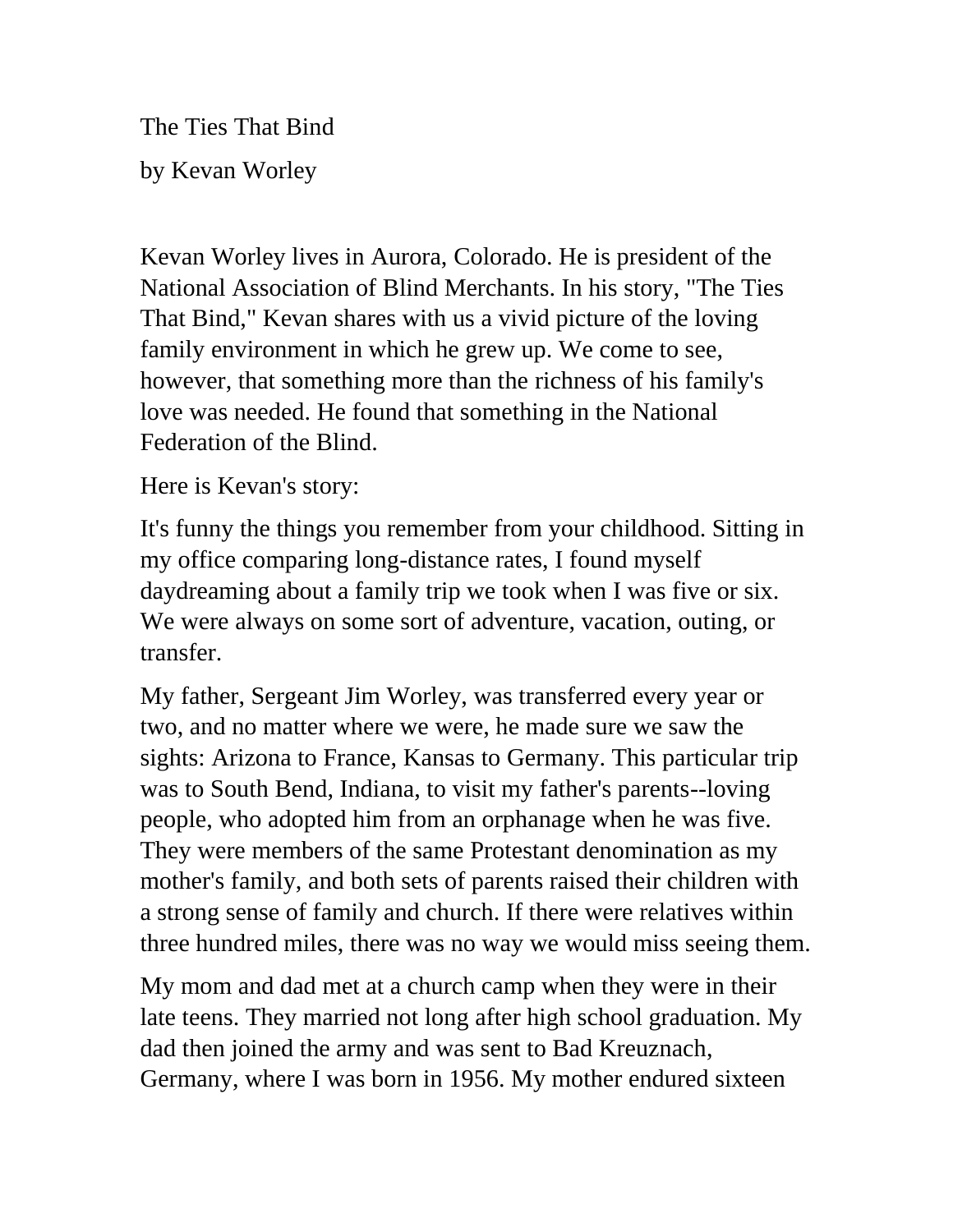hours of labor in a hospital far from any family except her husband. When I finally entered the world after a difficult delivery, I was totally blind. But that is the start of another, longer story. This story is about a daydream and the way memories tie your life together and make you whole.

We were traveling from Ft. Hachuca, Arizona, to Ft. Sheridan, Illinois, when Dad decided to detour to South Bend to see his parents. The detour itself meant little to me. What was important was the new suits my brother and I were wearing and the chance for others to see us in them. My parents had bought them for us to wear to church, but these were no ordinary church suits. These were western outfits, complete with bolo ties. The bolo string ties were the neatest things my little hands had ever seen. I was fascinated by the metal-feeling tips and the way the round turquoise bolo moved up and down like a pulley. Better yet was the way my relatives would ooh and aah over my appearance. I was stylin'. But perhaps the coolest part of all was that I could put the tie on myself. The knots on my father's ties remained a mystery to me despite my best efforts, but the bolo tie was mine to put on or remove as I wished.

It's funny the things you remember--the way memories seem tied to one another, connecting people and events in ways you never quite expect. Years after I had outgrown the western suit, while I was attending fourth grade at the Illinois residential school for the blind, my grandfather on my mother's side passed away. He had been a wonderful man, and I was very sad.

The social worker called me to his office to give me the news. He kindly explained that Mrs. Bishop, my favorite housemother, had packed my suit and would take me to the bus station. I would catch a bus to Lincoln, where my relatives would meet me and take me to the funeral the next day. My ears perked up at the mention of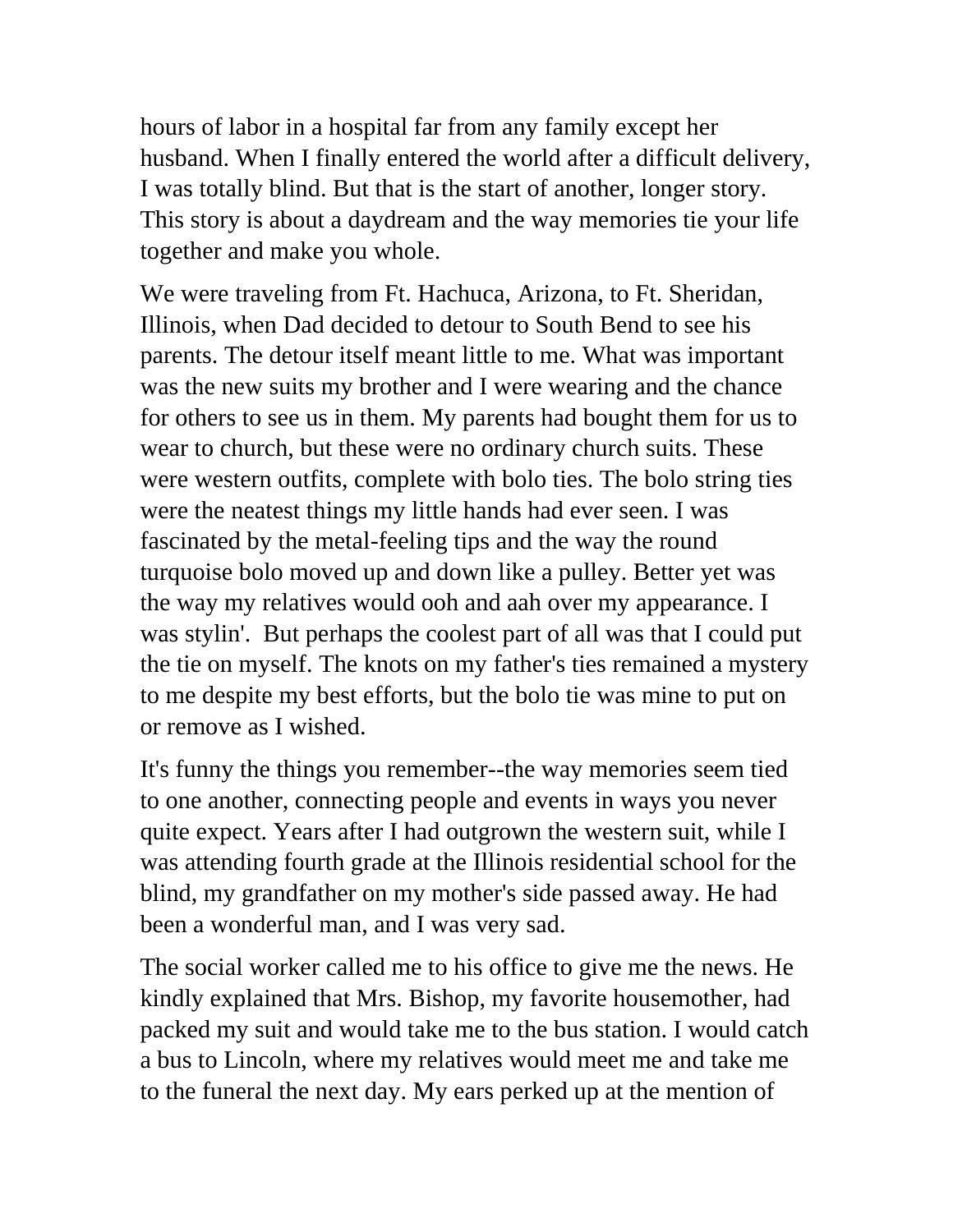my relatives, because I knew I would get to stay at my Aunt Betty's house. I was very sad, but fourth graders have their priorities, and my Aunt Betty made the best French toast of anyone in the world.

The next morning, after ten slices of French toast, I had to put on my suit and prepare for the funeral. Well, somehow Mrs. Bishop had found and packed a regular long men's tie, not a clip-on tie. I was confused. I wanted to look nice for the funeral to make my mom and grandma proud of me, but I didn't know how to tie a tie. I was all mixed up and embarrassed, fumbling with this long tie and thinking of my grandpa and how much I would miss him.

When I was four, he and my grandma had driven me from their home in Ottawa, Illinois, to the Mayo Clinic in Minnesota. They were hoping the great doctors at that world-famous clinic could restore my sight. I don't think I cared very much about being able to see. What I remember was the trip in my grandpa's Nash, wrestling with him at the motel every night before bedtime, and his buying me a cup of coffee. My grandma said, "Don't you give my Kevie-Dale coffee! It will stunt his growth!"

My grandpa was a union man, a shop steward at Libby Owens Ford. He got up very early to go to work at the factory. When I was visiting them, he would leave me something to find in his lunch pail when he came home from work. Then we would watch "Highway Patrol" or "Wagon Train" together.

When I was very little, about three, he took me by the hand to run around the backyard. While we were running, I stepped on a bee. I've heard family stories that he felt terrible about it. I always figured it was all right to feel a little bad about your grandson stepping on a bee. After all, it was a painful experience. But I learned that he was upset because I was a little blind boy, and he thought he should have been more cautious with me.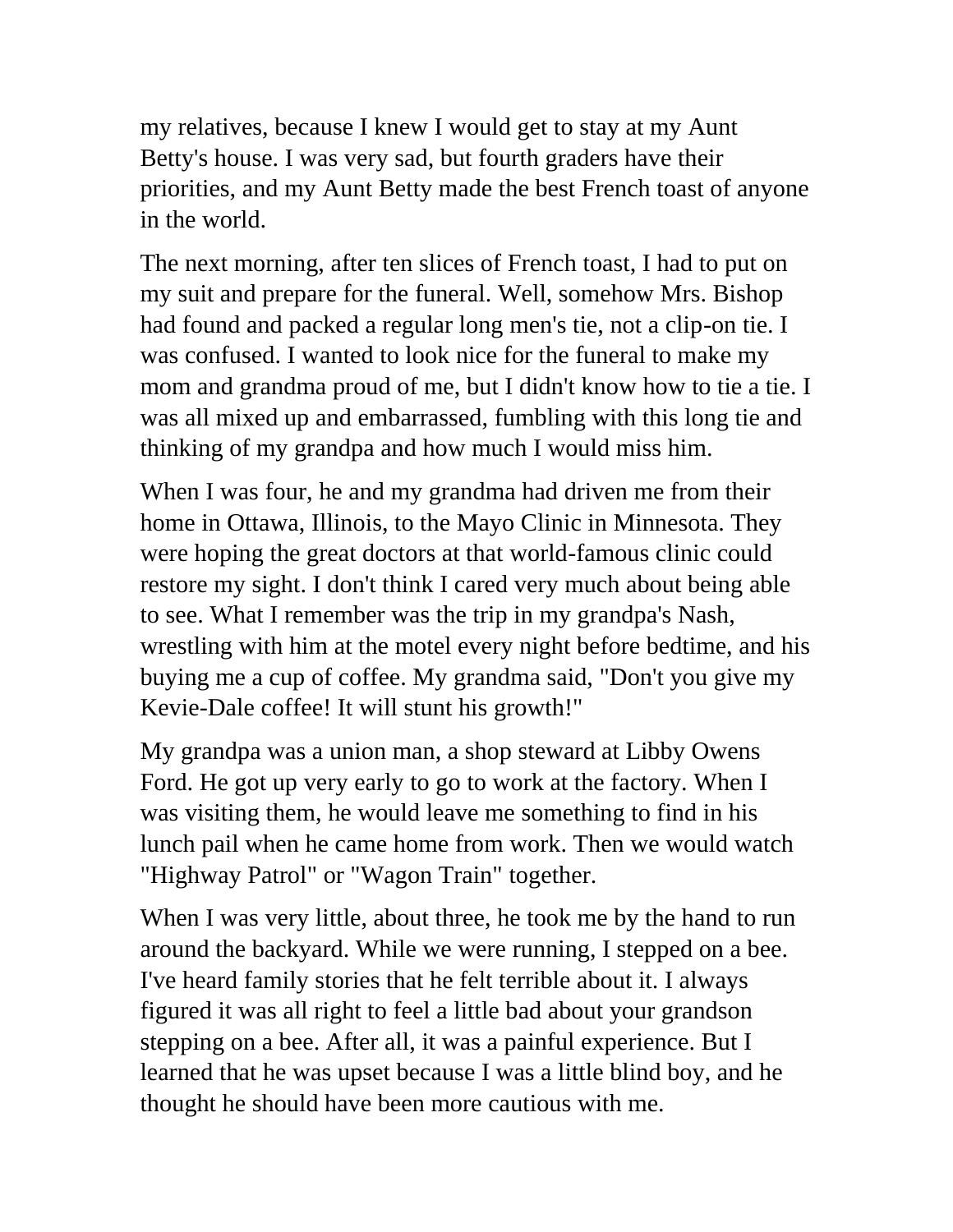Knowing that hurt, because I wouldn't have wanted him to be any more cautious. Roughhousing with Grandpa was when I forgot about caution and lost myself in the fun of being alive. Those were the times I was free to be fearless and unrestrained and full of laughter. Caution was something I experienced from most of the adults in my life, but with Grandpa I could just be a playful little boy.

My Aunt Betty eventually found me a clip-on tie. After she handed it to me, she mumbled, "That school! Why would they send a blind kid home with a regular tie?" I remember thinking that a clip-on tie was good enough for a nine-year-old, and I wanted to mumble back, "Why don't you let me cut my own French toast? They do at school."

It's funny the way one recollection leads to another as I sit here daydreaming. In high school I once got my father to show me how to tie a tie. Now my dad, the gung-ho first sergeant that he was, truly believed that I should be able to do anything and that blindness should not stop me. This time, however, his impatience or mine kept the lesson from going very far. I took the tie he tied, pulled the knot down, and kept it tied all the time. Eventually the knot became grungy looking and crooked, but it served my purpose.

Teenage sons and their fathers have peculiar relationships, so I never asked him to show me again. I realize now he would gladly have taken the time. I guess I always thought there was a huge gulf between my dad and me--the two-tour Vietnam soldier and his war-moratorium son. It's a funny thing though; Dad flew out to see me wrestle many times.

Once during my freshman year of high school, he was in transit to a new duty station and popped in to visit me at the school for the blind. We went to see Alice's Restaurant, the Arlo Guthrie anti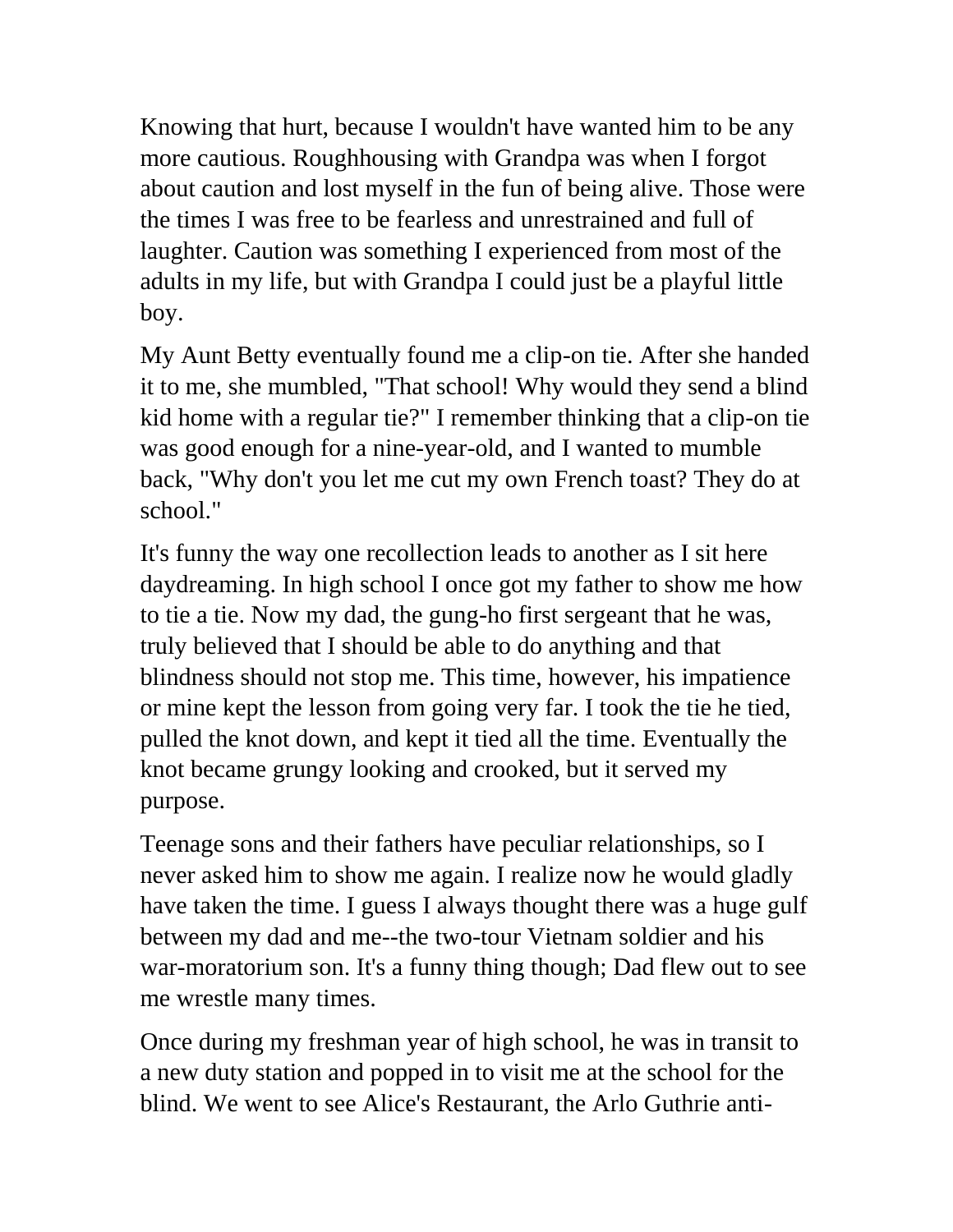draft film. He said he liked it and even laughed in a couple of places, but I doubt he really liked it very much. Infact I'm not sure that I would think much of it now, thirty years later. Maybe I should have spent that time with him learning to tie a tie. No, that would not have been cool. As a young man I sometimes found myself all tied up inside, masking my deficiencies by acting cool. I had difficulty untangling my high expectations from the lower ones set by family, friends, and teachers. I don't know how much of that confusion was part of growing up blind and how much was normal teenage angst.

Many years later, after I found the National Federation of the Blind and attended one of our great training centers to untangle those insecurities, I had a conversation with Dr. Marc Maurer in his office at the National Center for the Blind in Baltimore. He mentioned that he wore a necktie to school every day when he attended Notre Dame University.

By the time of this conversation, I had found some success as a businessman and community activist, but even so I remember thinking, "You wore a tie in the early seventies, every day at college? What a nerd!" But then I caught myself and thought, "No, what strength of character. What sense of self not to be distracted by a false need to impress, to cover up, to fit in."

Maybe that's why Dr. Maurer was the president of the largest, most dynamic organization of blind people in the world. Perhaps that is why he became a successful lawyer and why he is well known as a teacher, advocate, and role model. While some of that strength of character must have come from inside himself and from his family, I suspect he would give much of the credit to Dr. Kenneth Jernigan, his mentor and teacher. I imagine Dr. Jernigan helped Marc Maurer untangle his doubts about what a blind man could become with brains, drive, pride, and humility. Maybe Dr. Jernigan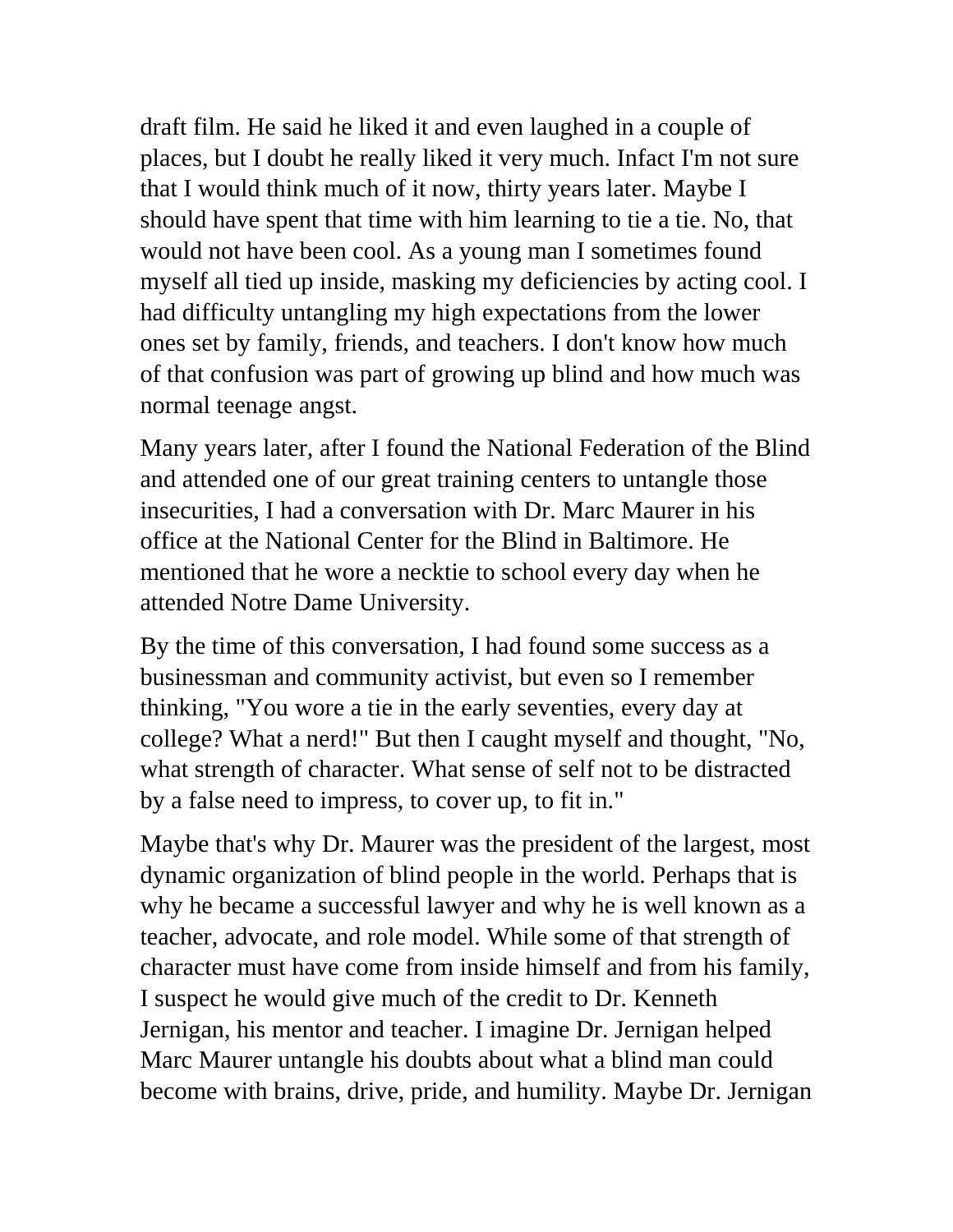taught the young Marc Maurer how to tie a tie. I don't know. I've never asked.

I know who finally taught me: Ray McGeorge, a founding member of the National Federation of the Blind of Colorado. I met him at the Colorado Center for the Blind, an adjustment-to-blindness training center for adults, founded on Federation philosophy. It was blind people training blind people--the kind of role modeling that has made our NFB training centers so successful at changing lives. Ray's wife Diane, founder of the Colorado Center, reached out and persuaded me to give the center a try.

Up until that point I'd bounced around quite a bit--from radio job to rock-and-roll band, from short attempts at college to long stretches of unemployment and occasional part-time telemarketing. It wasn't until I was thirty-two years old that the NFB's Colorado Center gave me the opportunity to confront my failures, my selfdoubt, and my lack of understanding about myself as a person who happened to be blind.

At the center I learned alternative techniques of living as a blind person. But even more than that, I was made whole by those who, through their example, showed me it was respectable to be blind. They taught me I could have a full, competitive, and happy life if I chose to go after it. Whether I was rock climbing or making a quiche, job shadowing or teaching blind high school students to light a campfire, even cooking a turkey dinner for thirty all by myself, they were there to support me. They built me up when I doubted my ability and got me going again when I faltered. And Ray McGeorge made me tie a tie.

A group of students and I were heading out to the bus stop, talking about the things we wished we had learned as blind children. I casually mentioned wishing I had learned to tie a tie. Ray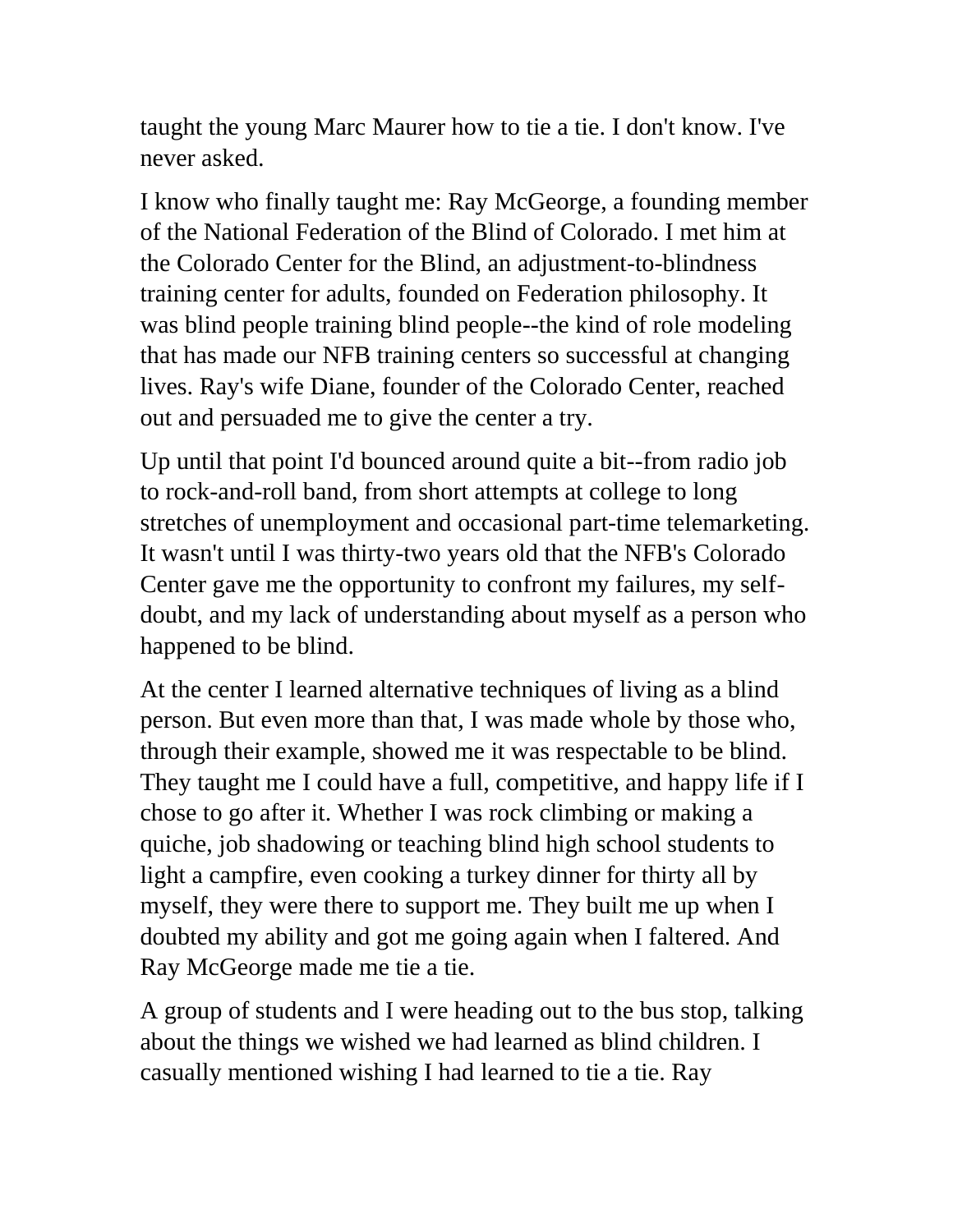McGeorge overheard and said, "I can teach you to do that right now."

As I hurried away from the center, I told him I would appreciate the lesson. Perhaps we could get together sometime before I graduated. Ray replied slowly, drawing out his words as he always does, "I don't see why we can't get started right now." It was past 4:30 in the afternoon, and I was ready to get back to the apartment. Ray was saying, "I'll see if we can't find a tie around here, and we'll just fix you right up." He's retired now, but at that time he had been a machinist for about thirty-five years. I was sure he must be tired from a hard day at work and certainly he would not be able to find a tie. But as I stepped up to the bus stop on Broadway, I heard Ray's distinct low voice behind me. "Come on, Kevan, this shouldn't take long. Let's get to it." With busses going by every ten minutes, Ray stood behind me, patiently showing me how to make the knot. He had me do it until I not only got it right but could do it again and again. "We need to do it so you will never forget this time," he said. And then he added, "Maybe someday you will show some other young man how to tie a tie."

It's funny the way the people, events, and lessons of a life fuse to create the person you become. I am now the project manager for M & K Food Service in Aurora, Colorado. I wear a tie every day. In fact, over the past six or seven years in the food business, I have collected over a hundred food-related ties. I enjoy collecting them, tying them so the knot is just right. It's a matter of pride and selfrespect in a simple, very basic way.

It's good to look back and discover that the bonds you've made with others are what tie your life together--bonds like those with my parents and grandparents, and the teachers and house parents at the school for the blind, who did have love and expectations. And I'll never forget Dr. Kenneth Jernigan and Dr. Marc Maurer, who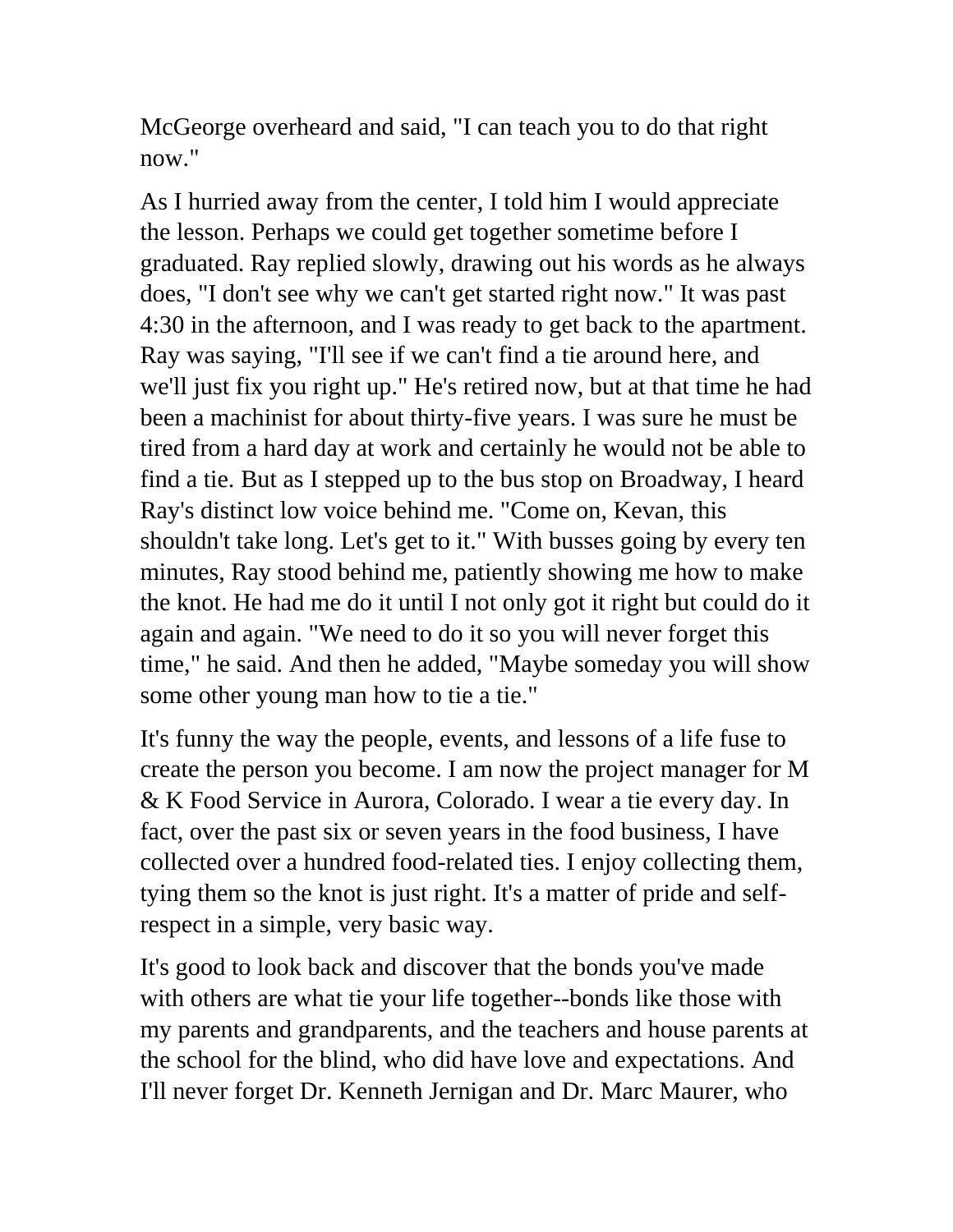each took a personal interest in me, counseling me and helping me set standards.

Of course there's Diane McGeorge, the dynamic blind lady of my parents' generation who set out to teach us to know and accept ourselves. And then there's Ray McGeorge, who said, "We are going to teach you to tie this tie, no matter how long it takes, and even if you would rather get on the bus." I find myself thinking of Ray almost every morning as I tie my tie and head out the door for work. Ray reminds me of my grandpa, a man of quiet strength, wit, and patience. Ray was a factory man, too. Not long ago I taught two young boys how to tie a tie before their first job interviews, sharing some of Ray's knowledge and confidence, passing along to others a little of the love, self-esteem, and zest for life the Federation has so generously given to me.

The NFB, through all of its people, teaches lessons big and small about what blindness is, what it is not, and what it can be. Whether changing society's misconceptions or inspiring a young man through the act of teaching him to tie a tie on a street corner as the next bus rolls by, that's how a family of blind and sighted people work together to share the ties that bind.

Johnson-Wyandotte Chapter Update

By Tom Anderson

In February, 2021, five members of the chapter participated in meetings with the Kansas congressional delegation via ZOOM conference. We spoke with congressional staff regarding four proposed bills which we wished to have introduced in Congress. They are: The Access Technology Affordability Act, Medical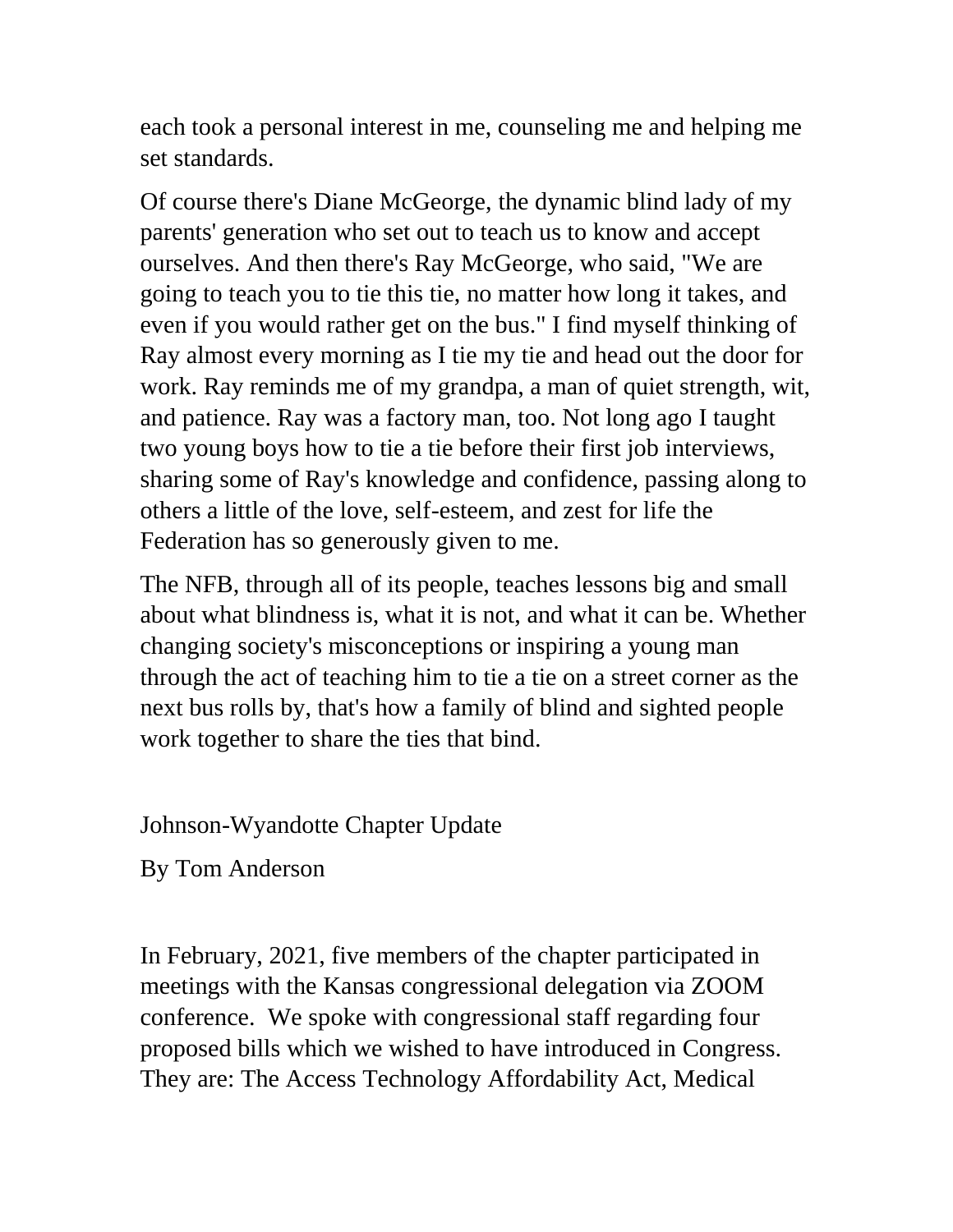Device Nonvisual Accessibility Act, Americans with Disabilities Voting Rights Act, and the Twenty-first Century Mobile Apps and Website Accessibility Act. The Access Technology Affordability Act has been introduced in both houses of Congress with one cosponsor from Kansas: Senator Jerry Moran. The Medical Device Nonvisual Accessibility Act was introduced in July of this year. The two other proposed bills have not been introduced in Congress as yet.

Over the past several months, the National Federation of the Blind has given considerable attention to the matter of Diversity and Inclusion in general, and the problem of sexual harassment and nonconsensual sexual attention at NFB training centers and at NFB conventions. President Page has appointed a Diversity and Inclusion Committee for Kansas chaired by Emily Schlenker. The other members of this committee are: Renae Morgan, Susan Tabor, and Tom Anderson. Members of this committee spoke briefly at our February meeting.

Two of our chapter members: Susie Stanzel and Tom Anderson participated in training conducted by the RAIN (Rape, Abuse and Incest National Network.). This training took place in March and April and was hosted by the NFB national office.

Tom Anderson also participated in an Implicit Bias workshop conducted by the National office in March, 2021.

At the April meeting, Susie Stanzel gave a report about the NFB of Missouri convention, giving special commendation for a workshop conducted for Independent Science by Ashley Neybert.

The Kansas School for the Blind advisory committee held a meeting on May 10. Superintendent John Harding provided an update regarding the various programs operated by the school and expressed grave concerns regarding assessments that were to be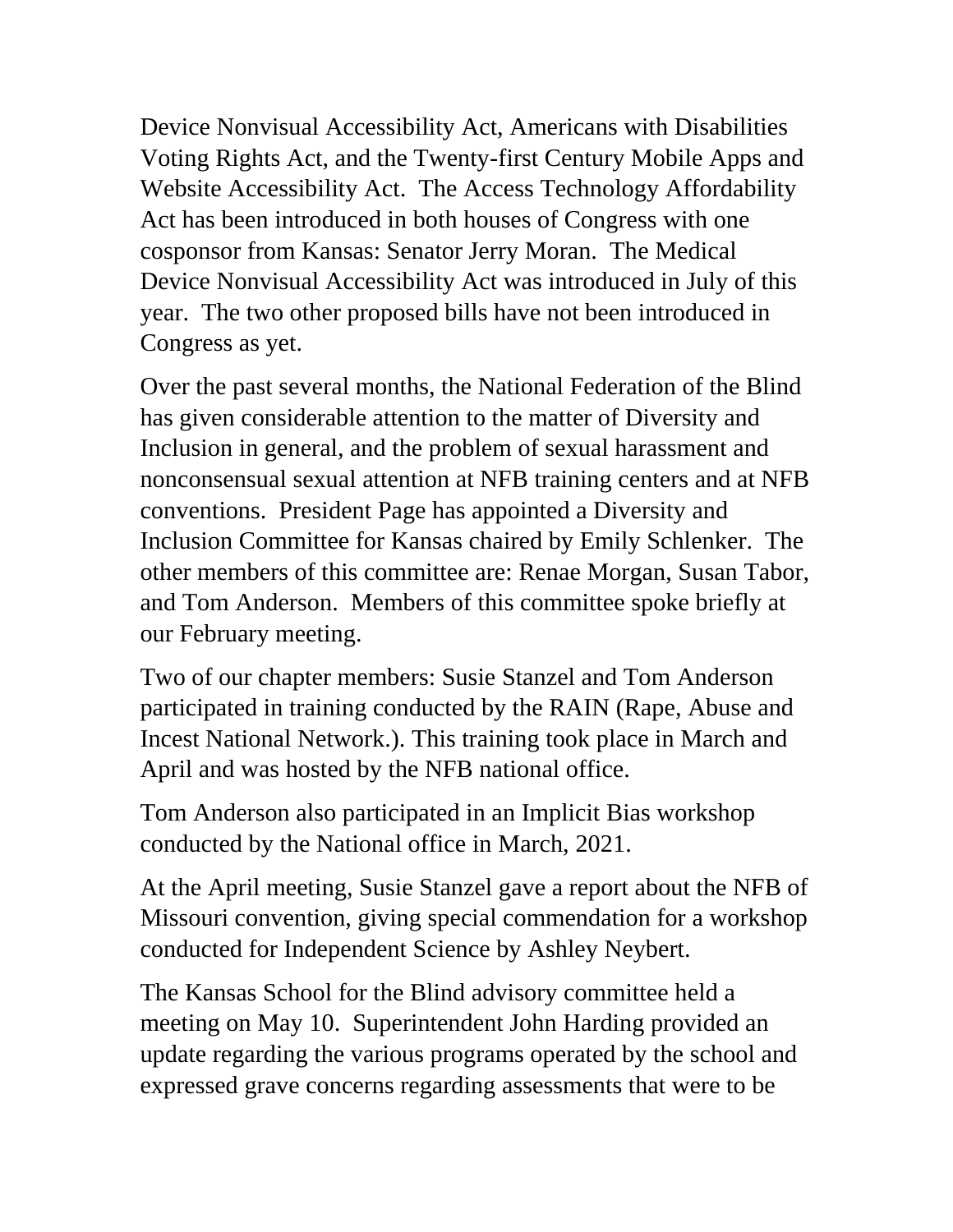provided to the students by the Kansas Department of Education. These assessments were poorly prepared, making it extremely difficult for students to complete them.

Paula Mueting, a member of our chapter who lives in Dodge City gave us an update regarding the perils that her son faced at the school for the blind. Emails from the school reveal a gross pattern of unprofessionalism by various officials at the school. Andrew is currently attending Brenn Prep School in Carbondale, Illinois. It appears that this school may be doing a better job in addressing the needs that Andrew has resulting from other disabilities.

A bill was introduced in the state senate which protects the rights of blind parents. S276 will continue to proceed through the legislature in 2022.

On April 20, 2021, Tom Anderson attended a meeting of the Johnson County Republican Party Elephant Club, listening to speeches given by State Senator Kelli Warren, Chairperson of the Judiciary Committee and Ron Ryckman, Speaker of the Kansas House of Representatives. Tom Anderson spoke briefly with these legislators upon completion of the meeting.

In June, our chapter gave \$1500 to our state affiliate to assist with funding Newsline in Kansas. Our chapter gave \$500 to the NFB for giving week. Our chapter gave \$50 each to the various funds, giving \$200 in total.

We were saddened to hear of the passing of Dean Behrens on June 30. He had been a member of the chapter since the 1970's.

The chapter held an NFB convention party on July 10 at O'Neil's restaurant and pub. Fifteen people attended this party, and we were delighted to meet in person.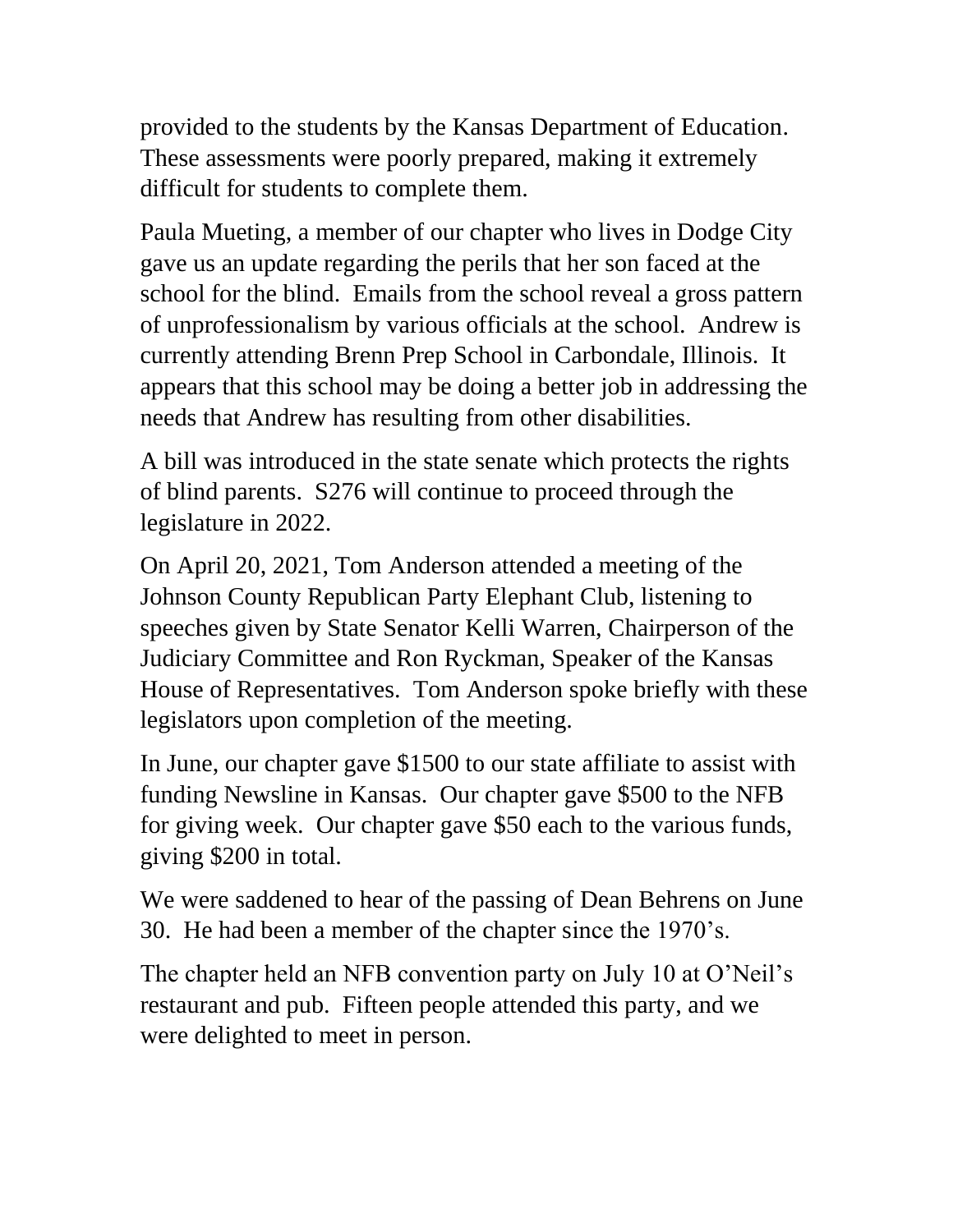The walk-a-thon fund raiser has been rescheduled to October 2. We hope to raise much money with this fund raiser.

Tom Anderson has served on the SILCK (State Independent Living. Council of Kansas for six years. I was the SILCK representative to the State Rehabilitation Council. Terms of office are coming to an end with these organizations. New board members are needed for the State Rehabilitation Council. If you are interested in serving, please contact State President Tom Page at topage@swbell.net or (316) 734-4839.

Introduction To a Member

by Jody Mulik

Hello. I am Jody Mulik, current Secretary of the Johnson-Wyandotte County Chapter of the National Federation of the Blind of Kansas.

When I was seven years old, I came down with a very high fever. Doctors performed a number of tests to determine the cause. Eventually, I was diagnosed with optic atrophy (a condition that affects the optic nerve, which carries impulses from the eye to the brain). At that point I was considered legally blind. To this day, there is no effective treatment for optic atrophy.

When I lost my sight, I was attending Blessed Sacrament School in Kansas City, Kansas. The nuns there had no idea how to teach a blind student, so I transferred to the Kansas State School for the Blind (KSSB) in Kansas City, Kansas as a day student. I was a student at the KSSB for four years. When I arrived there, I had fairly good sight. I could read large print, and I even learned how to play the piano. As my sight deteriorated, I needed to learn how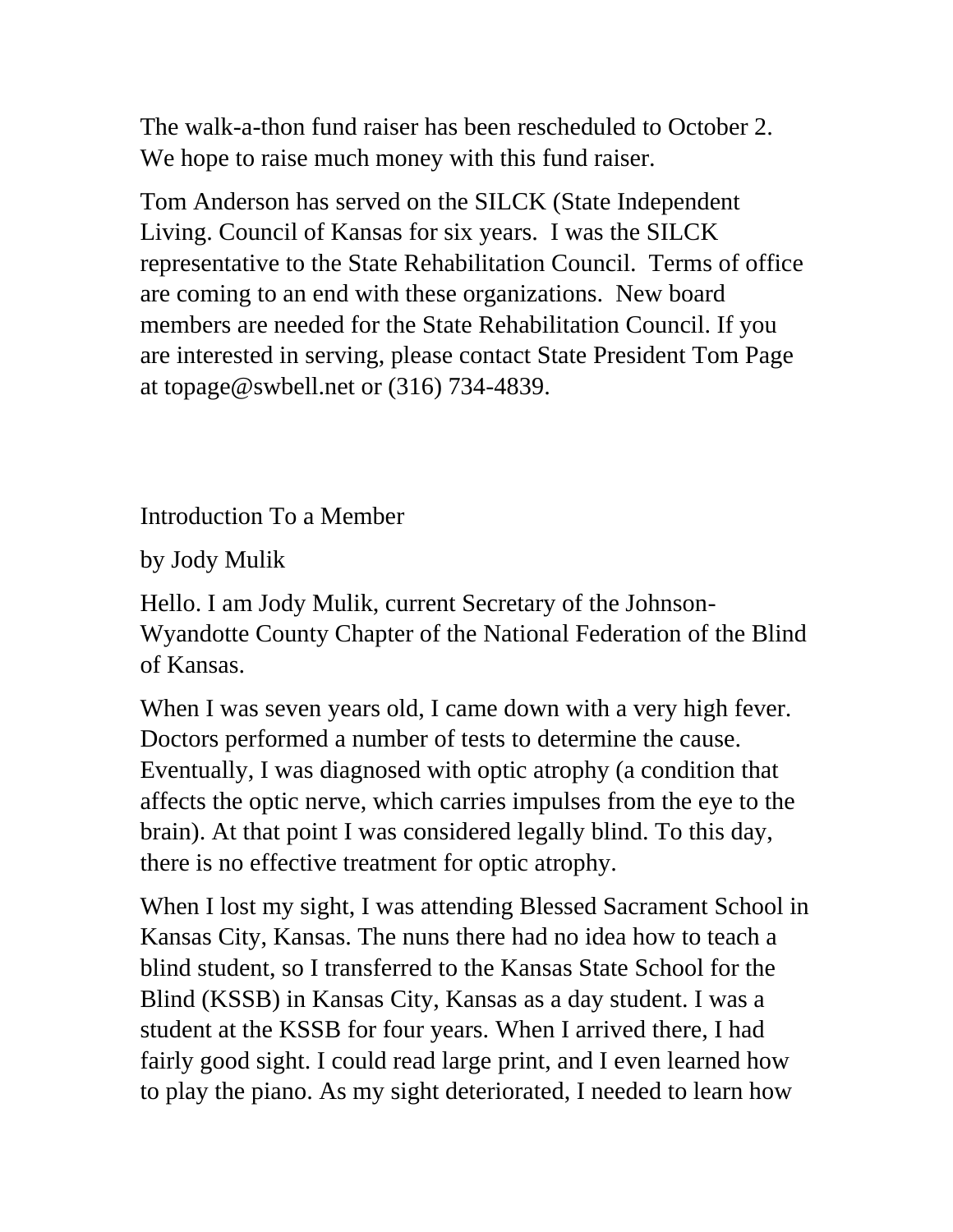to read Braille. But the staff refused to teach me Braille because I had too much sight.

While at the KSSB, mainstreaming came into existence. So, I hoped to return to Blessed Sacrament School to complete my elementary education. However, that school required me to know Braille before it would accept me. My parents found a retired teacher from the KSSB who taught me Braille over a summer. I then re-enrolled at Blessed Sacrament School.

After graduating from Blessed Sacrament School, I attended Bishop Ward High School in Kansas City, Kansas. I graduated from there after four years. Then I attended Donnelly College in Kansas City, Kansas and received my associate's degree after two years.

I received Social Security Disability Insurance (SSDI) when I entered the workforce. As a result, my income was limited; so, I never held a full-time job. I worked at the Pizza Hut Call Center in Overland Park, Kansas as a delivery order taker for eight years.

When my mother came down with Alzheimer's disease, I became her caregiver. Therefore, I didn't have time for part-time work outside the home. My brother would drive from his home in Kansas City, Kansas and take me to the Alzheimer's Association office in Prairie Village, Kansas twice each month for support group meetings, and he would stay with Mom while I was at the meetings. It was at those meetings that I met Don Mulik whose wife had a form of dementia. Eventually, Mom required care at St. Luke's Hospice House in Kansas City, Missouri. I would go there and play her favorite songs on the piano to help brighten her days. After she died, I continued to go to St. Luke's once a week to play the piano for an hour for the residents and their families. Then I would stay for a bereavement support group meeting. (COVID-19 has eliminated my activities at the hospice house, but I do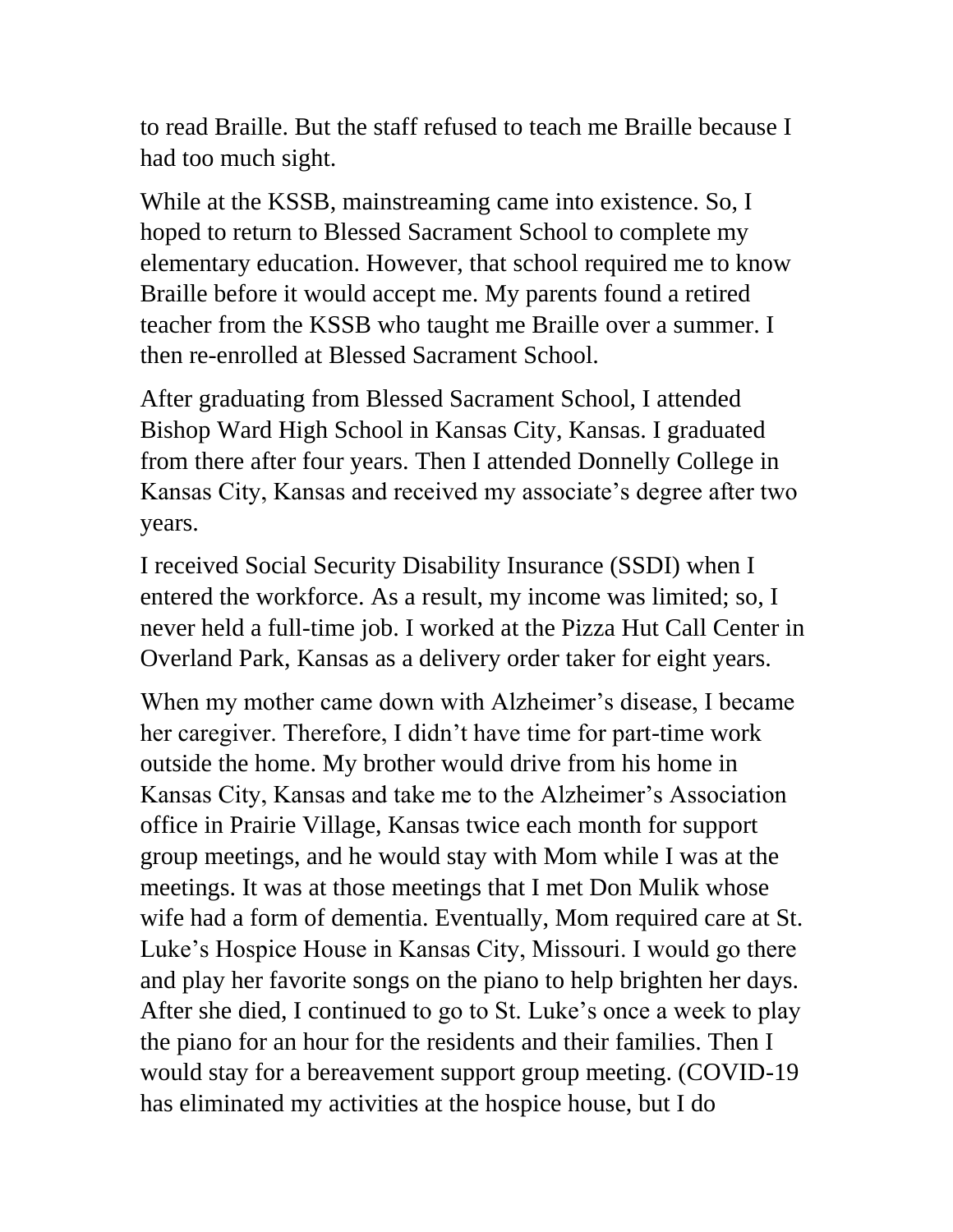participate in conference calls with the bereavement support group.)

Don's wife died in early 2017, and we started dating later that year. As we learned more about each other, we discovered that both of us had attended Blessed Sacrament School and Church. In fact, we knew many of the same people from church. We got married at Queen of the Holy Rosary Church in Overland Park, Kansas on October 19, 2018.

There is a group at Queen of the Holy Rosary Church called "iCare" (inclusive Catholic Activities and Religious Experiences) where Don and I volunteer as instructors for mentally challenged children and adults. We also Braille the readings used by other blind people at the iCare Masses.

In closing, I am glad that I joined the Johnson-Wyandotte County Chapter of the NFB of Kansas to help other blind people live the life they want.

Seniors Division Update

By Dianne Hemphill

The NFBKS, Senior's Division has been busy again this past six months with meaningful presentations and volunteer work. Continuing with our monthly virtual meetings has been filled with great presentations and a good deal of focus on health and wellness with some updates on technology added in. Our fourth Tuesday, monthly call-in meetings focused on the following topics with experts in the field: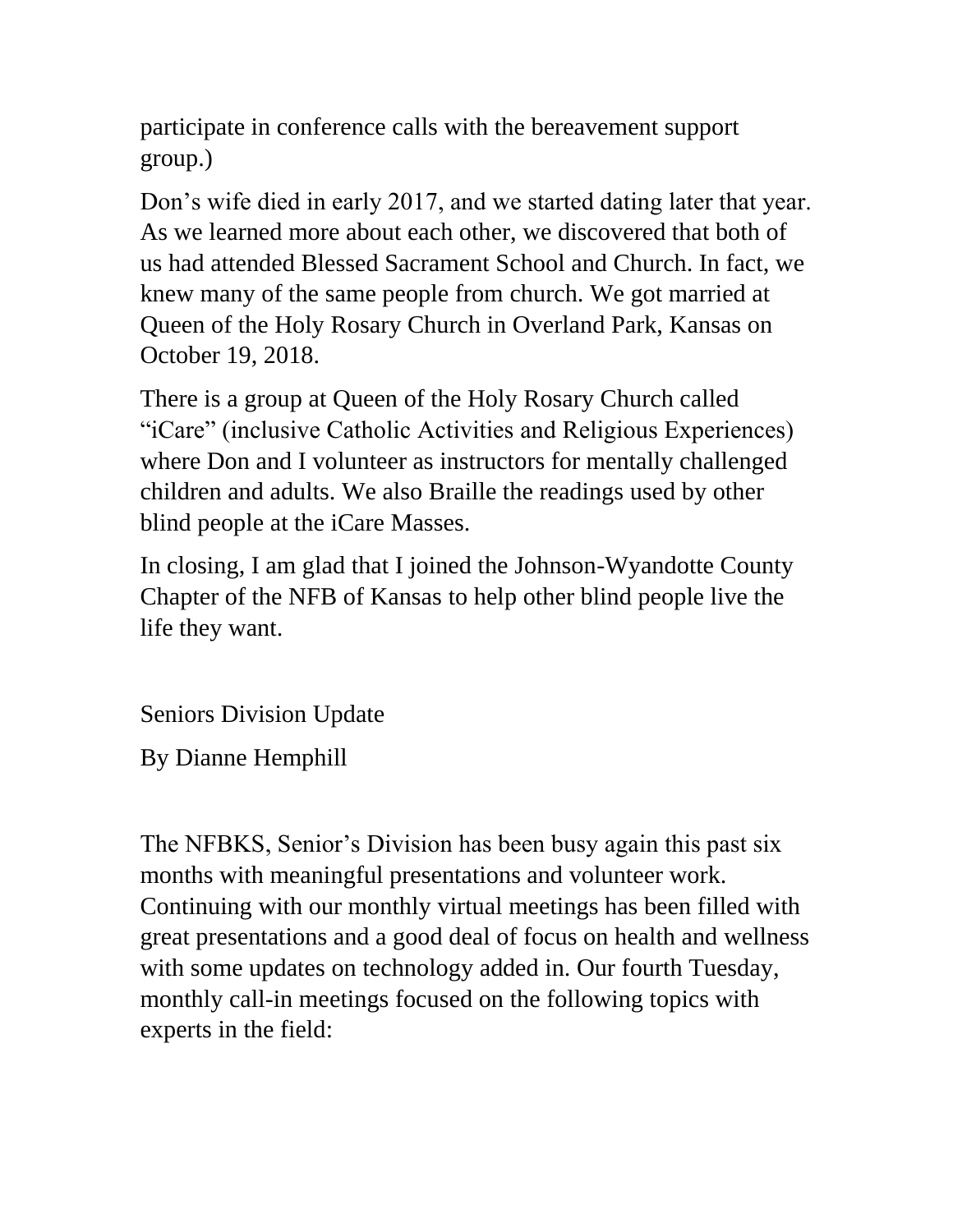- Matt Volbrecht an expert and business man, on technology for the blind provides both individual training and expert advice on technology selection;
- Non 24 what is it and why do some blind individuals benefit from special medications to resolve the sleeping disorder
- Susan Day, blind PT from Ohio thoroughly covering foot care, home safety and balance exercises;
- A 20-minute gentle, seated YOGA class using a free program offered on YOU TUBE from Eyes Free Fitness;
- Peg Halverson talking about her experience with the Envision glasses and the Louie voice control
- Lynn Baillif blind dietician, presents the benefits of a healthy diet and how to use the DASH diet

The NFB of Missouri Senior's Division invited the NFB of Kansas to call into a weekly nutritional training session with Lynn Balif. These weekly nutritional training sessions focused on a different health/nutrition topic each week.

The NFBK Senior's Division hosted a fun filled BINGO game prior to our monthly call-in meetings…I'm just saying, some people are luckier than others! thanks again to Don Mulic, a great BINGO caller.

During the month of July, there was no Senior's Division meeting as the virtual national convention kept us all busy during the weeklong convention meetings. Dianne Hemphill did a presentation during the Braille meetings on her approach to teaching beginner Braille seniors within a virtual teaching arena. Dianne and Tom Anderson, both Senior Division of Kansas officers, have continued offering volunteer Braille lessons since last fall's virtual NFB Senior's Training opportunity via zoom or telephone calls.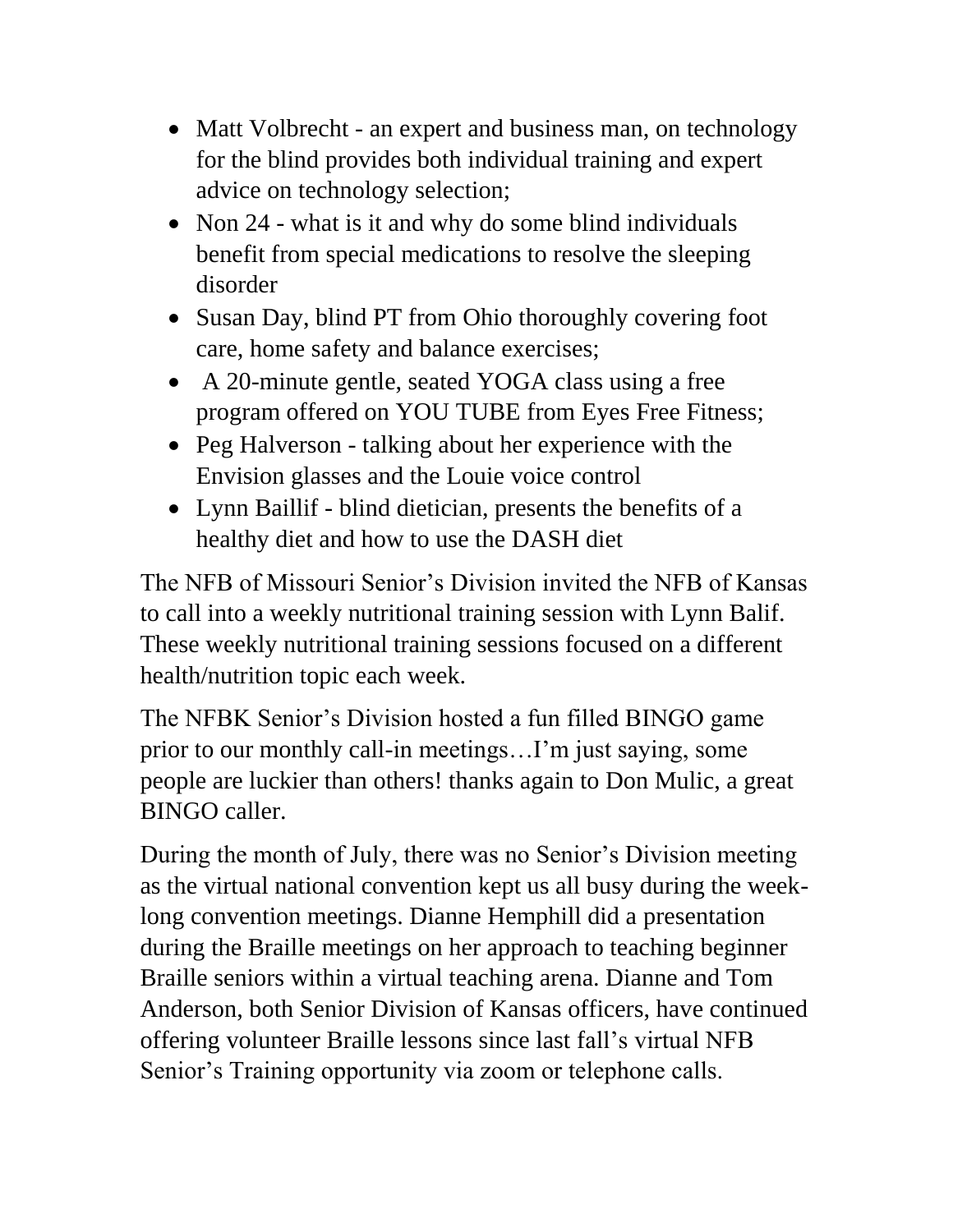The upcoming 2nd virtual Senior's Training Workshop takes place, via Zoom, September 19-25th. This very useful workshop encourages those senior's, NFB members or not, to enroll and take advantage of the invaluable daily living training options. The fee is \$50. If you desire more information or assistance in covering the training fee, please contact Dianne Hemphill at

diannehemphill@cox.net.

We look forward to joining with our senior's division focusing on "living the life you want."

Jayhawk chapter update

By Rob Tabor

The Jayhawk chapter of NFB continues to perk along as we continue to cope with the ongoing and seemingly never ending Covid virus pandemic. Most of our meetings until our regular August meeting have been convened remotely via our state affiliate teleconferencing service. After giving our membership a summer vacation we we're ready to get back to work doing the business of the Federation and we convened our monthly business meeting at Perkins restaurant and bakery in Lawrence. Our normal meeting location at Conroy's Irish Pub has not been available to us due to a staffing shortage on Mondays. now that the staff shortage has apparently been resolved, we are hoping to return to Conroy's for our regular meeting on September 20th, at which time we will prepare for our annual election of officers as well as our Meet the Blind month activities to take place during October.

On May 10th, I announced to the chapter that I will not seek another term as chapter president, a position which I have humbly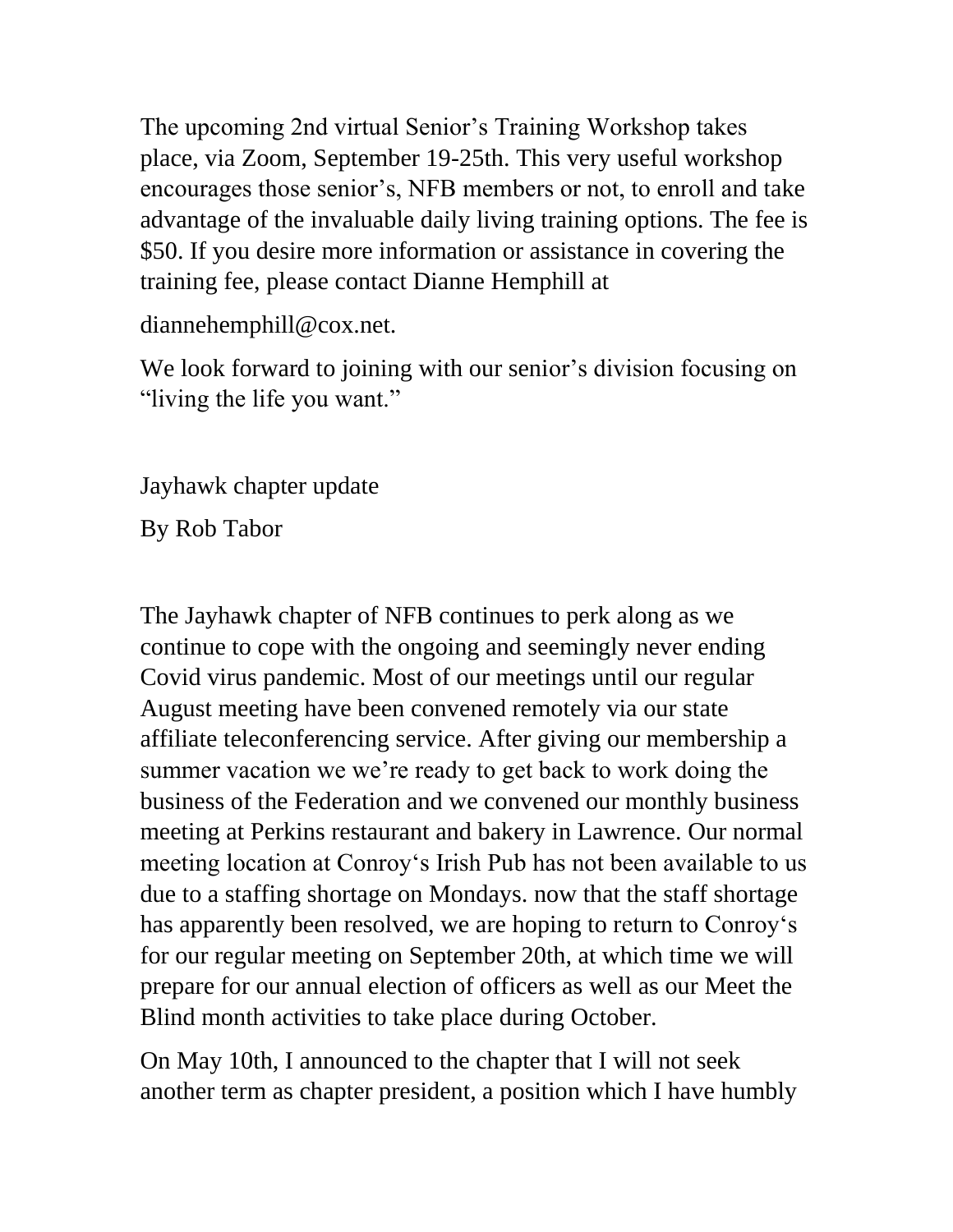held since 2014. We will conduct our election of officers at our annual meeting in October and we look forward to an exciting new period of leadership in the Jayhawk chapter.

For more information about the meeting and activities of the Jayhawk chapter the NFB you may contact Rob Tabor by phone at (785) 865-9959 or by email at rob.tabor@sbcglobal.net.

### NFB Of Kansas in Communities of Faith Update

### By Tom Anderson

We started the year in February, with Linda Anderson sharing her testimony about how she came to know Jesus Christ as her Lord and Savior. She came to know Jesus while visiting her grandmother in Arcadia. Kansas when she was 11 years old. She spoke about when she met her future husband at the 1975 Convention of the NFB. She also shared about how her faith helped her to overcome challenges in her life. In March, Rehnee Aikens Vice President of the NFB In Communities of Faith spoke with us about the Kingdom of God and how God was using her to minister to others in Houston, Texas.

We were delighted to hear from Cornessa Cherry in April from Jacksonville, Florida. She shared her testimony about her faith in Jesus and also shared with us her strong work ethic which was instilled in her by her mother. In May, Valerie Gibson, a graduate of the Colorado Center for the Blind spoke with us about her growing up in Tennessee and how she came to know Jesus Christ. Valerie is planning to work as a teacher in Namibia at the school for the blind as part of a two-year stint with the Peace Corps.

For our June meeting, Julie McCullough from Topeka, Kansas shared her story about her faith in Jesus Christ. In July, we had a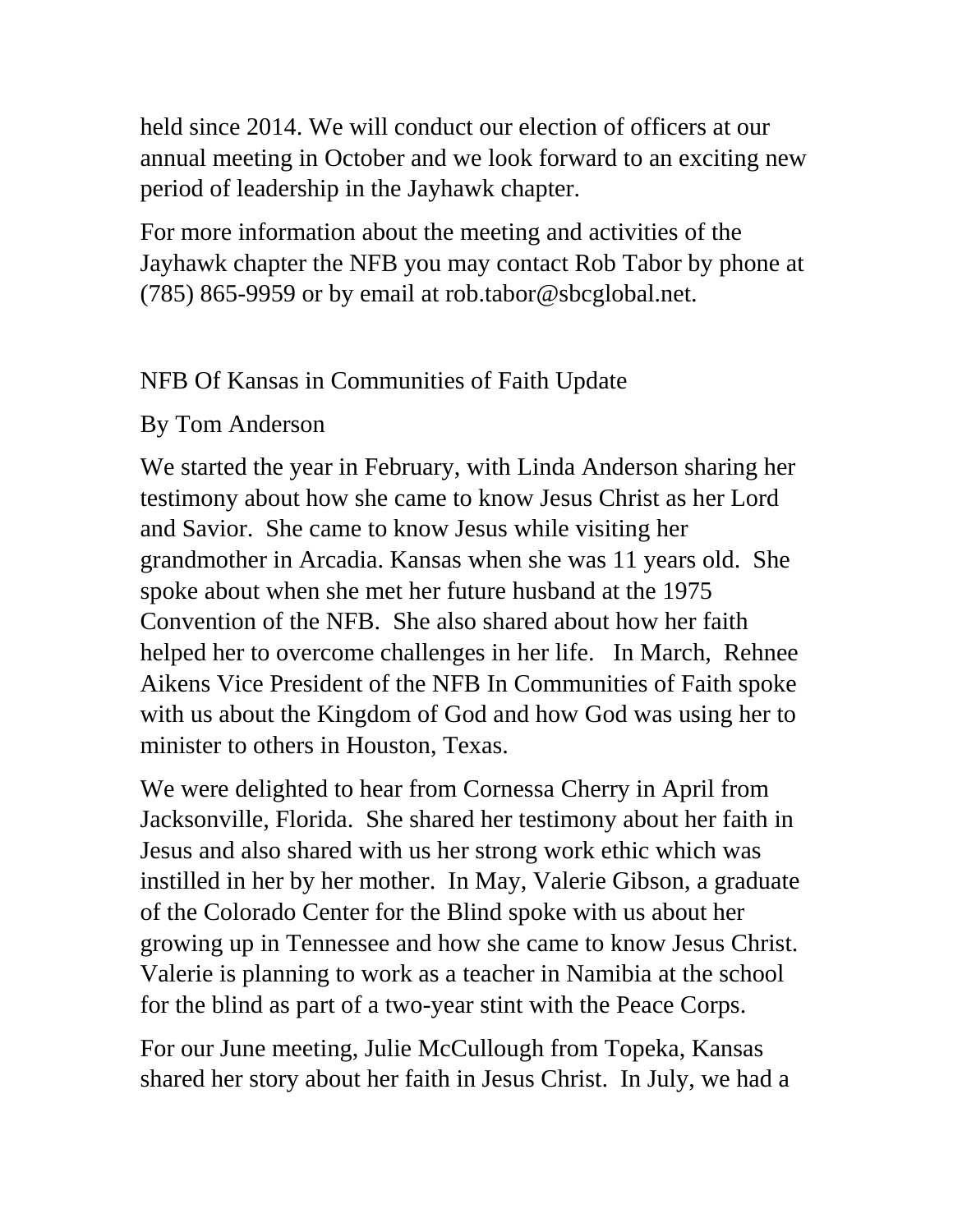prayer meeting, praying for the NFB and for our nation. Lastly, in August, we spoke about our reactions to the NFB convention. And we had a Bible study.

We pray for the needs of those on the call and for members of our affiliate.

North-Central Chapter Update

By Sharon Luka and Donna Wood

The North-Central chapter of the National Federation of the Blind of Kansas (NFBKS) meets the fourth Wednesday of the month at 3:00 PM. Chapter President is Margaret Finger. North-Central returned to in person meetings, at the McKinsy Center in May 2021. Members and visitors are welcome to participate in person or by conference call.

Chapter members have been as active as they can be with the restrictions of Covid 19. Members Sharon Luka and Shauna Zepeda participated in the Washington seminar. Where they presented proposed bills to Kansas Senators and Congressional Representatives through the virtual platform of Zoom. The chapter members are in hopes of having a bike-a-thon fund raiser in the fall. In July the members held an in-person banquet at Martinelli's restaurant for National Convention. In July Sharon Luka also signed up to test the E-Reader through The National Library Service. Austin Meyer keeps the chapter members informed of the IOS updates to their iPhones.

Coming up in the future Sharon Luka plans to be part of the virtual Seniors Retreat September 19-25, 2021. For the "Meet the Blind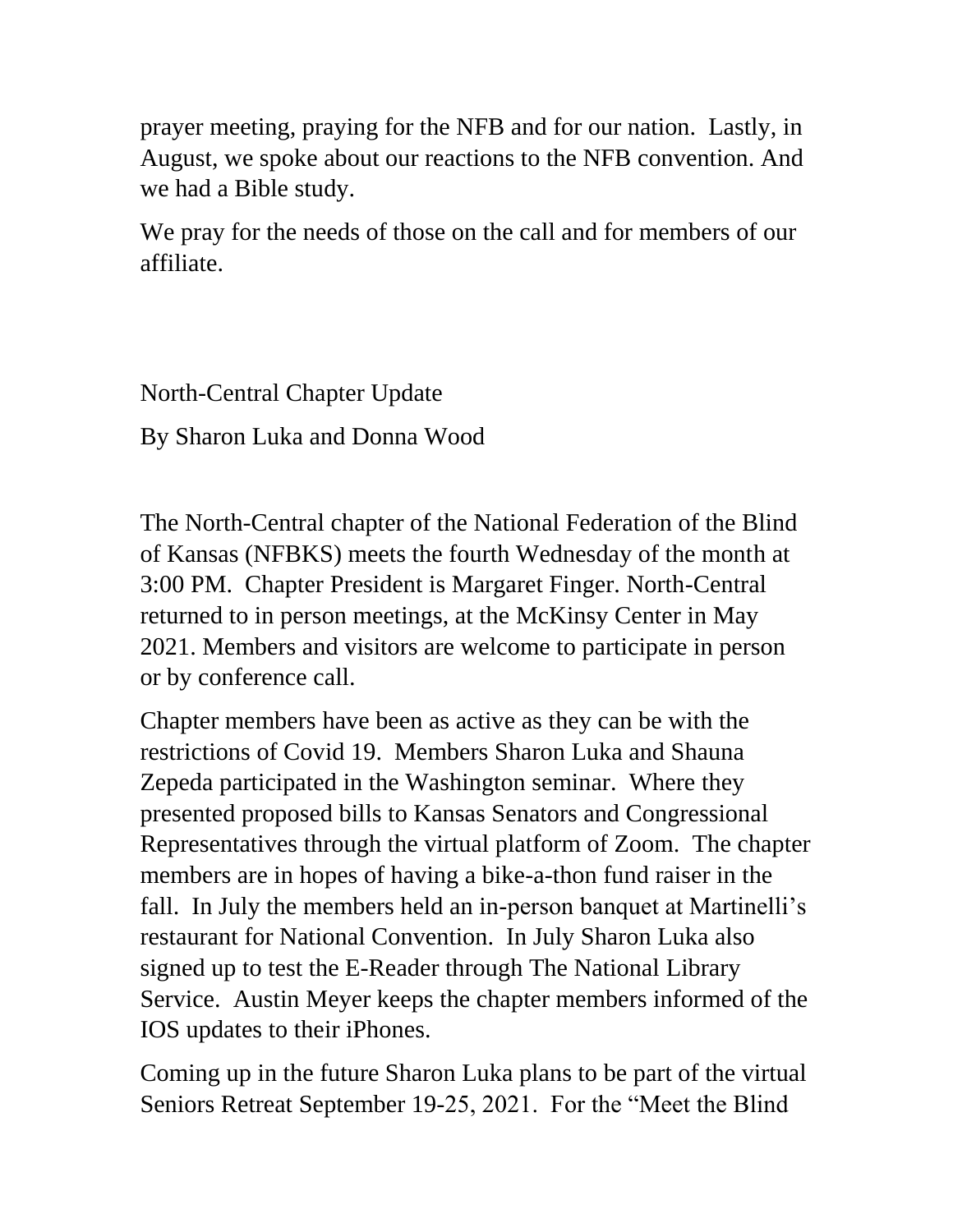Month" the members plan on participating in the virtual White Cane Day. Seven of the members are planning to attend in person the State Convention held November 12-14, in Overland Park.

If you live in the North-Central area and would like to be a part of the chapter please contact Margaret Finger at dinoc1@gmail.com or (949) 701-9458. Come and join in the chapter it is a great group of people!

Introduction to a Member

By Margaret Finger

My life is very busy and fulfilling in addition to spending four days a week providing therapeutic and Swedish massages.

Due to my decreased vision, I have been aware of an organization called the National Federation of the Blind (NFB). Founded in 1940, NFB is the oldest organization for the blind and led by the blind. They provide resources and training as well as lobbying at State and Federal Legislatures with the goal of allowing all blind people to lead "the lives they want". I moved to Kansas in 2015 and was invited to attend my first State Convention in 2018 and became a member. Because there were not enough members here in Salina, I joined a chapter at large. By 2019 our memberships increased to enable us to form the North Central Kansas Chapter, and I became the Treasurer. I am now the President and have been to two national Conventions.

I have been appointed to three Boards that have to do with the disabled: the State Board of NFB, the Accessibility Advisory Board for the City of Salina, and most recently the Governor's Board for the Statewide Independent Living Council for Kansas. It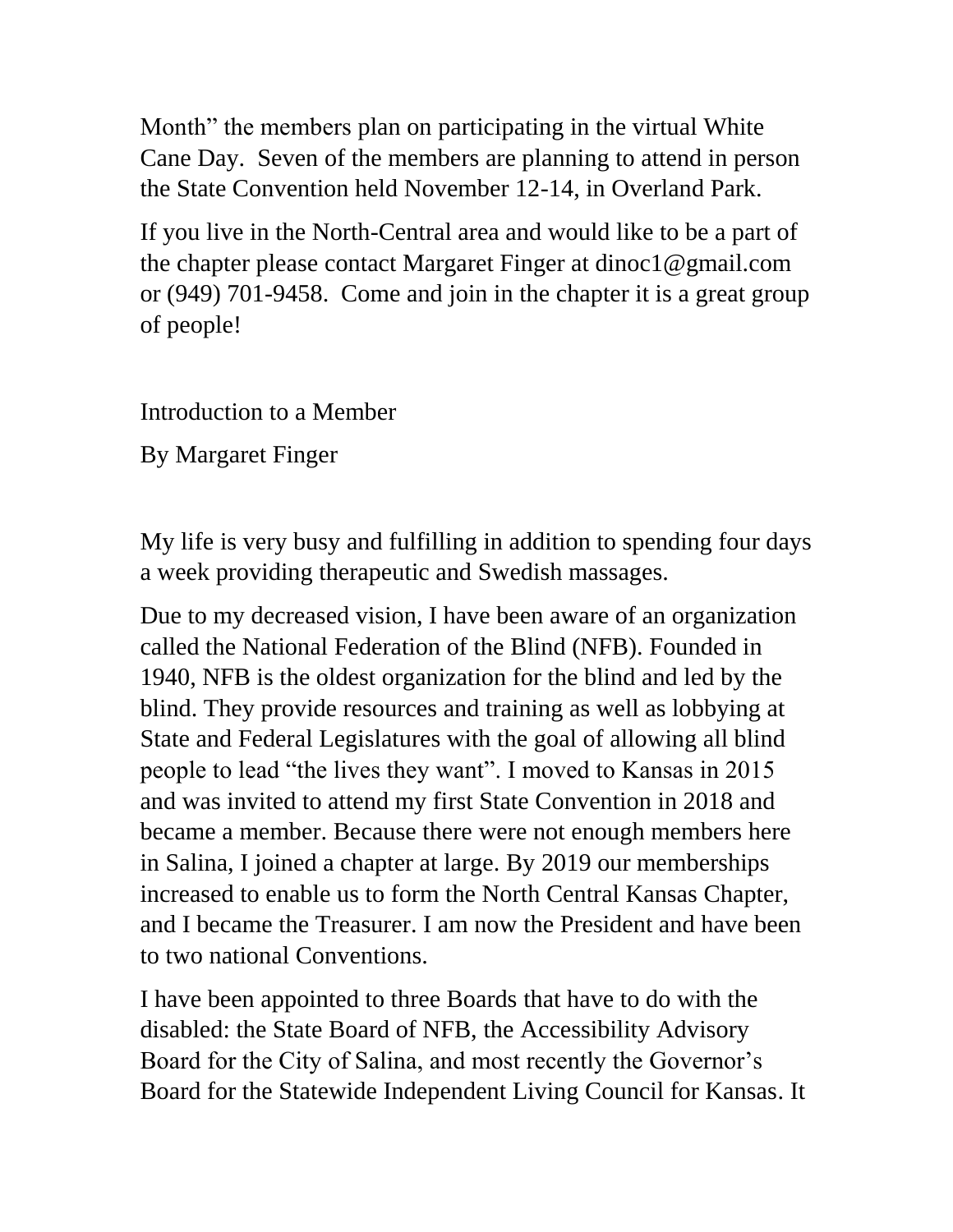is an honor and privilege to be considered for these positions, much less chosen to serve.

But it's not all work and service, and as any good health care practitioner knows, there is much more to Life. I also work out at the gym twice a week, do Yoga once a week, and take two- mile walks through our neighborhood when the temperature outside is above fifty and below ninety degrees!

In the Spring of this year, I took up the Alto Saxophone and found a wonderful lady who plays in the Praise band at our Church to give me lessons. I practice several times a week and one day, I will be famous!

I read a lot both on my iPhone and Talking Books reader. It's amazing the apps there are to make reading accessible.

I crochet and macrame and my work is all over our house and in the homes of many of our friends and family.

I attend Church regularly and we are blessed to be there.

South-Central Chapter Update

By Donna Wood

As everyone else in NFB of Kansas the South-Central Chapter has also been meeting by zoom or conference call for the last year and a half. Our meetings occur the second Wednesday of the month at 6:00 PM. Emily Schlenker serves as President; Roshunda Holt Vice-President; Mikka Pyykhala Secretary; and Tom Page Treasurer. The South-Central Chapter holds their elections for new officers in January.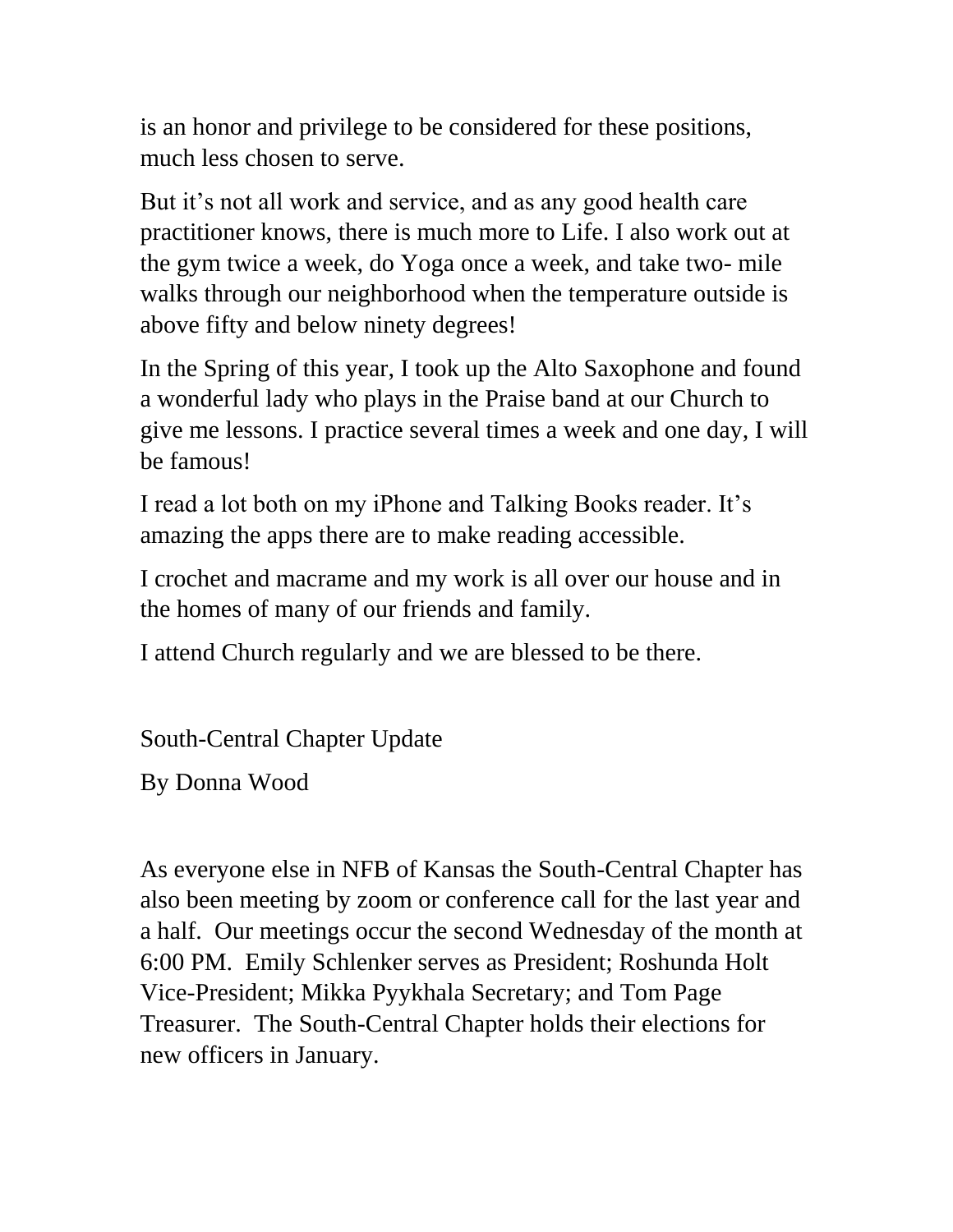In February Tom Page, Nicole Taylor, Donna Wood and Emily Schlenker participated in the Washington Seminar. Due to covid we were unable to travel to Washington D. C. to meet with our legislators in person. We scheduled Zoom meetings with them. Four topics concerning the blind were presented by different members of the Kansas affiliate.

In March Mayor Whipple of Wichita joined us for our business meeting. We held discussions on accessibility issues in Wichita's transportation, Website, Apps and areas under construction. Mayor Whipple stated that because of the extra funds for Covid the city may have money to address some of our access issues in the future.

In July the South-Central Chapter convened at the Olive Tree for the National Convention banquet. We had 16 members present for the banquet and speech by President Mark Riccobono. A good meal and a good time was had by all. It was the first time we had seen each other in more than a year. We did miss our affiliate President Tom Page. He was unable to join us. He was recovering from knee surgery.

In August some of the chapter members met in person at the El Mexico café. The topic discussed at this meeting was where to hold our in-person meetings in the future. Since we will no longer be able to use the previous meeting location. So stayed tuned with us to see where we will meet.

For inquiries into our Chapter meetings, socials and fund raisers watch for announcements on home-on-the-range or contact Emily Schlenker at (316) 644-4227 or eschlenker@cox.net. In the meantime, go out and "LIVE THE LIFE YOU WANT".